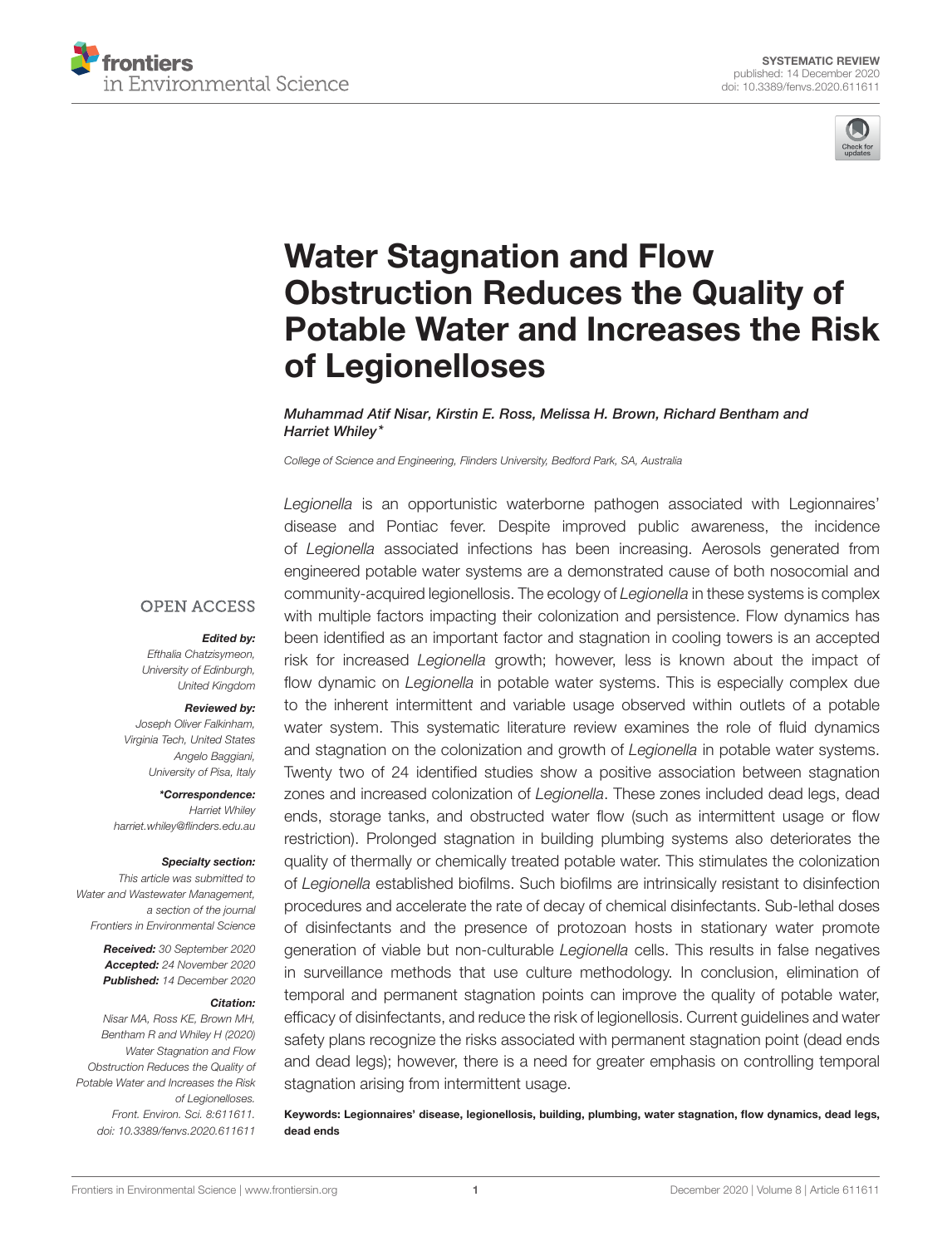# INTRODUCTION

The importance of Legionella as an opportunistic waterborne intracellular human pathogen is well-documented (Berjeaud et al., [2016\)](#page-10-0). It is frequently associated with nosocomial and community-acquired legionellosis (Pontiac fever and Legionnaires' disease [LD]) in immunocompromised and immunosuppressed individuals [\(Fields et al., 2002\)](#page-11-0). Legionella is ubiquitously present in constructed water systems. It is frequently detected in domestic and hospital water systems, cooling towers, humidifiers, fountains, and pools, [\(Bartram et al., 2007;](#page-10-1) [Fitzhenry et al.,](#page-11-1) [2017\)](#page-11-1).

Despite recent advancements in disease surveillance and management systems, the legionellosis incidence and outbreak rate remains high. In the USA, there were 290 reported outbreaks of legionellosis from 2009 to 2017 [\(Centers for Disease Control Prevention, 2020\)](#page-10-2) and in 2017, 28 outbreaks were reported in nine European Union countries. In Europe, the legionellosis notification rate also increased from 12 cases/million in 2013 to 18 cases/million in 2017 [\(European Centre for Disease Prevention and Control,](#page-10-3) [2019\)](#page-10-3).

According to the USA Centers for Disease Control and Prevention, from 2013 to 2015 ∼67% potable waterborne outbreaks were caused by Legionella pneumophila [\(Shah et al.,](#page-12-0) [2018\)](#page-12-0). Plumbing networks and potable water distribution systems of hotels, healthcare facilities, and residential buildings were identified as Legionella hotspots (Benedict et al., [2017\)](#page-10-4). Clearly, understanding the environmental factors that affect the survival and growth of Legionella in potable water is essential to inform improved management and control strategies.

The growth of Legionella in potable water systems is primarily associated with biofilms and the free-living amoeba hosts feeding on biofilms [\(Ashbolt, 2015\)](#page-10-5). This provides Legionella protection from severe physiochemical stresses [\(Thomas et al., 2004;](#page-12-1) Dupuy et al., [2011\)](#page-10-6). The environmental conditions that influence the formation of biofilms are essential for the control of Legionella. These include stagnation and the presence of plumbing dead legs and dead ends that provide favorable conditions for microbial growth [\(Bartram et al., 2007\)](#page-10-1). Dead legs (isolated pipes with limited or no water flow) and dead ends (redundant capped pipe which completely obstruct water flow) are well-established as factors contributing to stagnation (National Academies of Sciences Engineering Medicine, [2019\)](#page-11-2). Stagnation or areas with inappropriate hydraulic dynamics are likely to result in the failure of disinfection procedures [\(Ling et al., 2018\)](#page-11-3). Due to the complex relationship between different environmental variables it can be challenging to study role of stagnation in Legionella growth. This systematic literature review examines the specific role that water stagnation plays in Legionella colonization and growth within potable water systems. Studies on potable water systems including surveillance and laboratorybased studies that examine the relationship between stagnation and fluid dynamics on water quality and Legionella colonization are explored.

# MATERIALS AND METHODS

The protocol of this systematic literature review was designed according to the instructions of the PRISMA statement (**[Figure 1](#page-2-0)**). The databases Scopus and Web of Science were searched for all articles written in English and published prior to April 2020. In the databases the search terms ("Legionella pneumophila" OR "L. pneumophila" OR Legionella OR legionellosis OR "Legionnaires' disease" OR "Pontiac fever") AND (flow<sup>∗</sup> OR "dead end<sup>∗</sup> " OR "dead leg<sup>∗</sup> " OR "water circulation" OR "water recirculation" OR "Reynolds number" OR stagnation OR stagnant OR "stationary water" OR turbid OR turbidity OR usage<sup>∗</sup> ) AND (plumbing OR pipework OR pipe OR artificial OR piping OR building OR manufactured OR engineered OR potable OR manmade<sup>∗</sup> OR biofilm OR water) were applied. Initially, all identified records were combined and duplicates removed. Subsequently, articles were manually screened by reading the titles and abstracts and excluding those that discussed engineering works, bacterial colonization or biofilms without specifically referring to Legionella. Papers were also excluded that referred to stagnation in municipal water supplies as this is a different issue compared with building water supplies. Finally, the remaining articles were analyzed in full and excluded if they did not examine or describe the relationship between Legionella colonization, growth, survival, and water stagnation, or recirculation in building water systems.

# RESULTS

A total of 395 abstracts were obtained from the Web of Science and Scopus. After applying the described inclusion and exclusion criteria (as presented in **[Figure 1](#page-2-0)**), 24 research articles describing a relationship between water stagnation and Legionella or L. pneumophila survival and colonization were identified as suitable for inclusion in this review (**[Table 1](#page-3-0)**).

# Study Sites

Seventeen of 24 studies (**[Table 1](#page-3-0)**) investigated hot or cold water storage tanks and building water distribution systems; 7/24 studies were in vitro modeling experiments. The majority of the real-world studies were from investigations of hospital water systems (12/17) and almost half of these were conducted in response to a legionellosis outbreak (5/12). Half of the studies (14/24) discussed the relationship between Legionella contamination or colonization and permanent stagnation points (dead ends 6/24, dead legs 8/24). In the majority of studies, there was limited information provided describing fluid or water dynamics.

# Building and Plumbing System Studies

According to **[Table 1](#page-3-0)**, L. pneumophila serogroup (sg) 1 frequently contaminates water and plumbing system of hospitals and municipal buildings. L. pneumophila sg1 is the most common serogroup associated with legionellosis. Few studies reported contamination of other L. pneumophila serotypes (sg2–4, sg2–14, sg2–16, sg3, sg4, sg6, sg10, and sg10–14) and Legionella species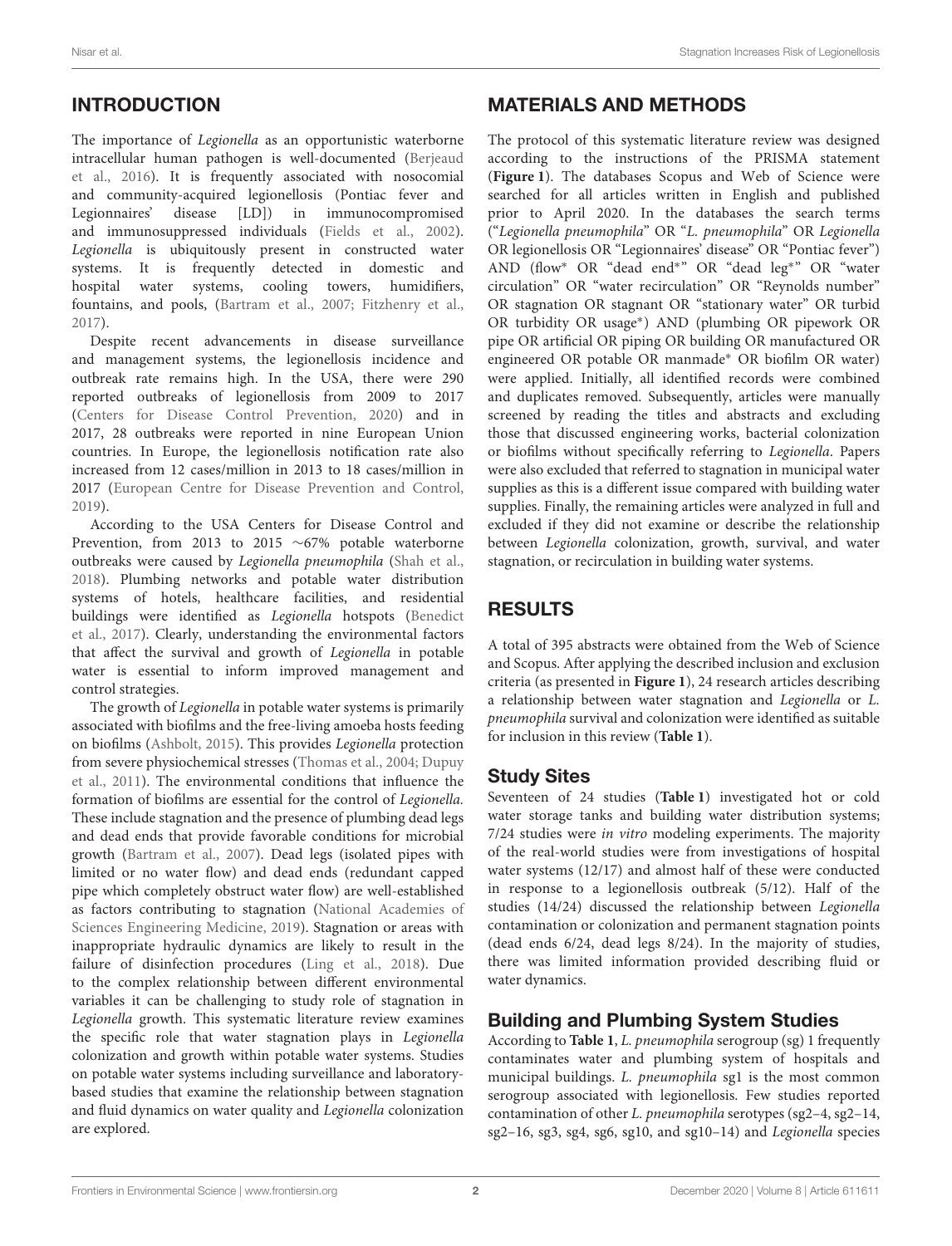

<span id="page-2-0"></span>(L. anisa, L. steigerwaltii, L. feelii, L. longbeachae, L. micdadei, and L. rubrilucens).

Sixteen out of 17 studies examining building plumbing systems showed a positive association between stagnation and increased Legionella colonization/persistence. Ten out of 17 studies of the building plumbing systems demonstrated that permanent stagnation points (dead ends 5/17, dead legs 5/17) were positively associated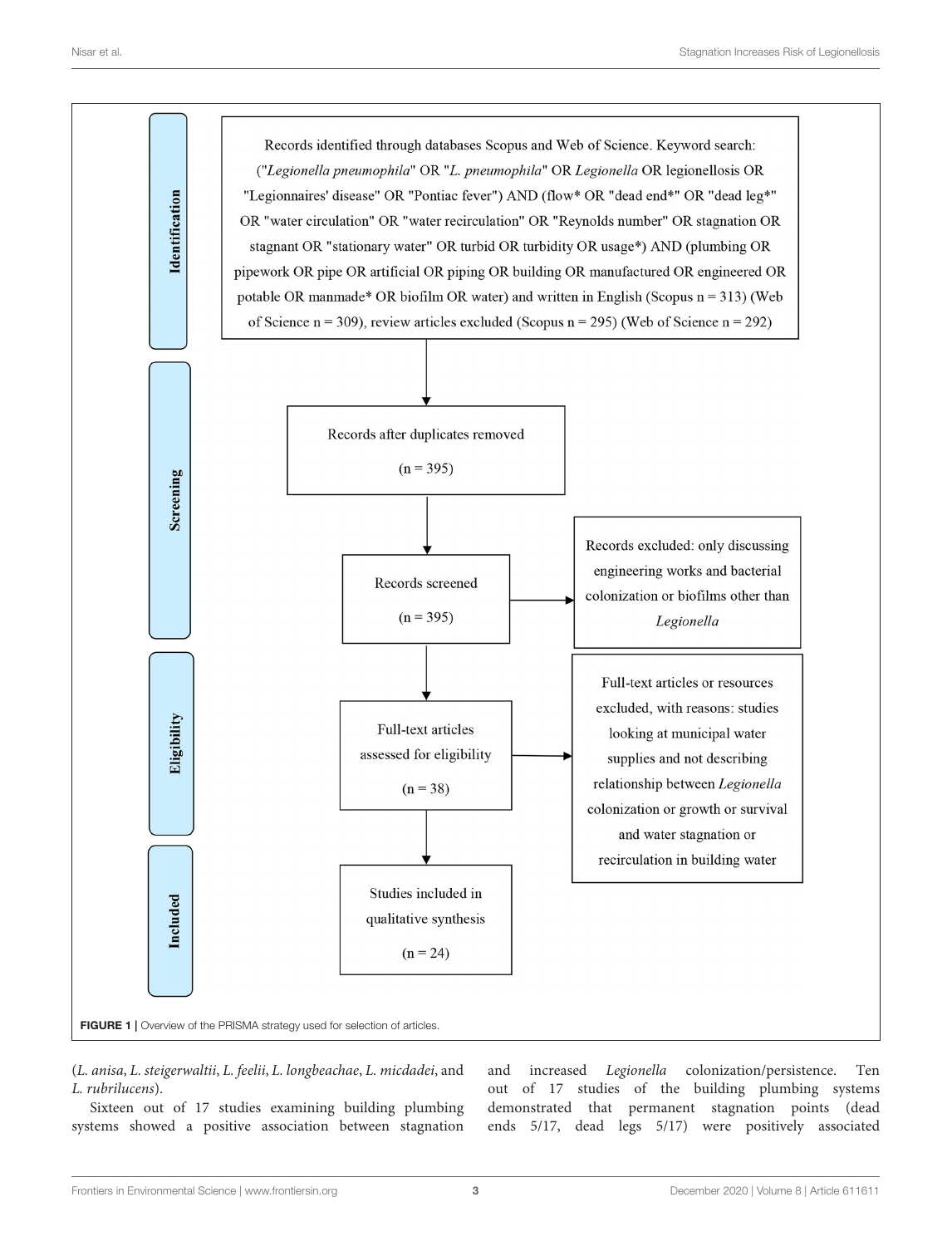### <span id="page-3-0"></span>TABLE 1 | Relationship between water stagnation and *Legionella* colonization.

| <b>Settings</b>                                                                                               | Species/Serogroup/<br>Sequence type/<br><b>Type culture</b>                                                       | <b>Comments</b>                                                                                                                                                                                                                                                                                                                                                                                                                                                                                  | Geographic<br>location | <b>References</b>              |
|---------------------------------------------------------------------------------------------------------------|-------------------------------------------------------------------------------------------------------------------|--------------------------------------------------------------------------------------------------------------------------------------------------------------------------------------------------------------------------------------------------------------------------------------------------------------------------------------------------------------------------------------------------------------------------------------------------------------------------------------------------|------------------------|--------------------------------|
| <b>Building and plumbing system</b><br>studies<br>Hospital hot water storage tanks<br>(capacity 7,600 L each) | L. pneumophila<br>sg1                                                                                             | Post nosocomial LD outbreak prevention<br>measures adopted. Prevention of stagnation in<br>hot water (45.5–47.5 $^{\circ}$ C) tanks reduced L.<br>pneumophila population.                                                                                                                                                                                                                                                                                                                        | Colorado, USA          | Ciesielski et al.,<br>1984     |
| Residential and institutional cold<br>and hot water distribution system                                       | L. pneumophila<br>sg1                                                                                             | Stagnation, low hydraulic flow and low chlorine<br>concentration (0-0.7 mg/L) resulted in L.<br>pneumophila contamination.                                                                                                                                                                                                                                                                                                                                                                       | Ohio, USA              | Voss et al., 1985              |
| Hospital hot water storage tanks<br>(capacity 10,000 L) and<br>distribution system                            | L. pneumophila<br>sg1 (0.7%), sg6<br>(87%), and sg10<br>(7%)<br>L. longbeachae<br>$(4.3\%)$<br>L. micdadei (1.3%) | Post nosocomial legionellosis infections in<br>immunocompromised patients control<br>measures adopted. Increase in flow rate,<br>maintaining temperature at 60°C and<br>elimination of dead ends reduced bacterial<br>population in hot water.                                                                                                                                                                                                                                                   | Brussels, Belgium      | Ezzeddine et al.,<br>1989      |
| Hospital hot and cold water<br>storage distribution system                                                    | L. pneumophila<br>sg1<br>L. anisa<br>L. steigerwaltii<br>L. feelii                                                | Post fatal nosocomial LD outbreak prevention<br>measures adopted. Removal of fire hydrant<br>spurs (dead legs) connected to storage tanks<br>reduced the bacterial contamination.                                                                                                                                                                                                                                                                                                                | Glasgow, Scotland      | Patterson et al.,<br>1994      |
| Hospital hot water storage<br>(15,000 L) and distribution system                                              | L. pneumophila<br>sg1                                                                                             | 10 year surveillance program designed to<br>control nosocomial LD. Circulation of hot water<br>$(>55^{\circ}C)$ identified as the best way to reduce<br>risk of nosocomial LD.                                                                                                                                                                                                                                                                                                                   | Jönköping,<br>Sweden   | Darelid et al., 2002           |
| Hospital water storage (capacity<br>$\approx$ 19,68,000 L) and water (hot<br>and cold) distribution system    | Legionella                                                                                                        | Removal of dead legs and plumbing system<br>repair unable to produce any profound effect<br>on Legionella control. Disinfection of water with<br>$ClO2$ (0.3–0.5 mg/L) best way to control<br>Legionella.                                                                                                                                                                                                                                                                                        | Pennsylvania, USA      | Sidari et al., 2004            |
| Hospital water distribution system                                                                            | L. pneumophila<br>sg1                                                                                             | Probing of nosocomial legionellosis infections<br>demonstrated that dead end pipe source of<br>Legionella.                                                                                                                                                                                                                                                                                                                                                                                       | Jesenice, Slovenia     | Tercelj-Zorman<br>et al., 2004 |
| Hotel, office, school, store, and<br>assembly hall hot water<br>distribution system                           | L. pneumophila<br>sg1 and sg4<br>L. anisa<br>Non-<br>culturable Legionella                                        | Hot water system of 40% buildings found<br>contaminated with Legionella. Buildings with<br>central hot water storage system (66.7%)<br>showed higher prevalence of Legionella than<br>buildings with central hot water circulation<br>system (38.5%) or local instantaneous hot<br>water production system (20%).                                                                                                                                                                                | Osaka, Japan           | Edagawa et al.,<br>2008        |
| Hospital hot water distribution<br>system                                                                     | L. pneumophila<br>sq1 (18.8%),<br>sg2-4 (68.3%),<br>and other sg<br>$(12.9\%)$                                    | 2 year hyperchlorination, regular maintenance<br>of boiler and storage tanks, replacement of<br>showerheads and increase in boiler outlet<br>temperature (60°C) were unable to eliminate<br>Legionella contamination for longer period of<br>time. Dead legs suspected as reason of<br>recolonization of Legionella in hot water<br>system. High temperature (50-60 $^{\circ}$ C), ClO <sub>2</sub><br>(0.2-0.7 mg/L) disinfection and removal of<br>dead legs reduced Legionella contamination. | Milan, Italy           | Tesauro et al.,<br>2010        |
| Nursing home hot and cold water<br>distribution system                                                        | L. pneumophila<br>sg1 (ST23)                                                                                      | Probing of nosocomial legionellosis outbreak<br>demonstrated that closed pipes and<br>disturbance in water flow sites promoted<br>bacterial contamination.                                                                                                                                                                                                                                                                                                                                       | Ljubljana, Slovenia    | Trop Skaza et al.,<br>2012     |
| Hospital hot water distribution<br>system                                                                     | L. pneumophila                                                                                                    | By increasing flow rate $(> 0.2 \text{ m/s})$ and<br>maintaining 55°C temperature in tap resulted in<br>93.1-46.1% reduction of L. pneumophila<br>population within 4 weeks in tap water.                                                                                                                                                                                                                                                                                                        | Québec, Canada         | Boppe et al., 2016             |

*(Continued)*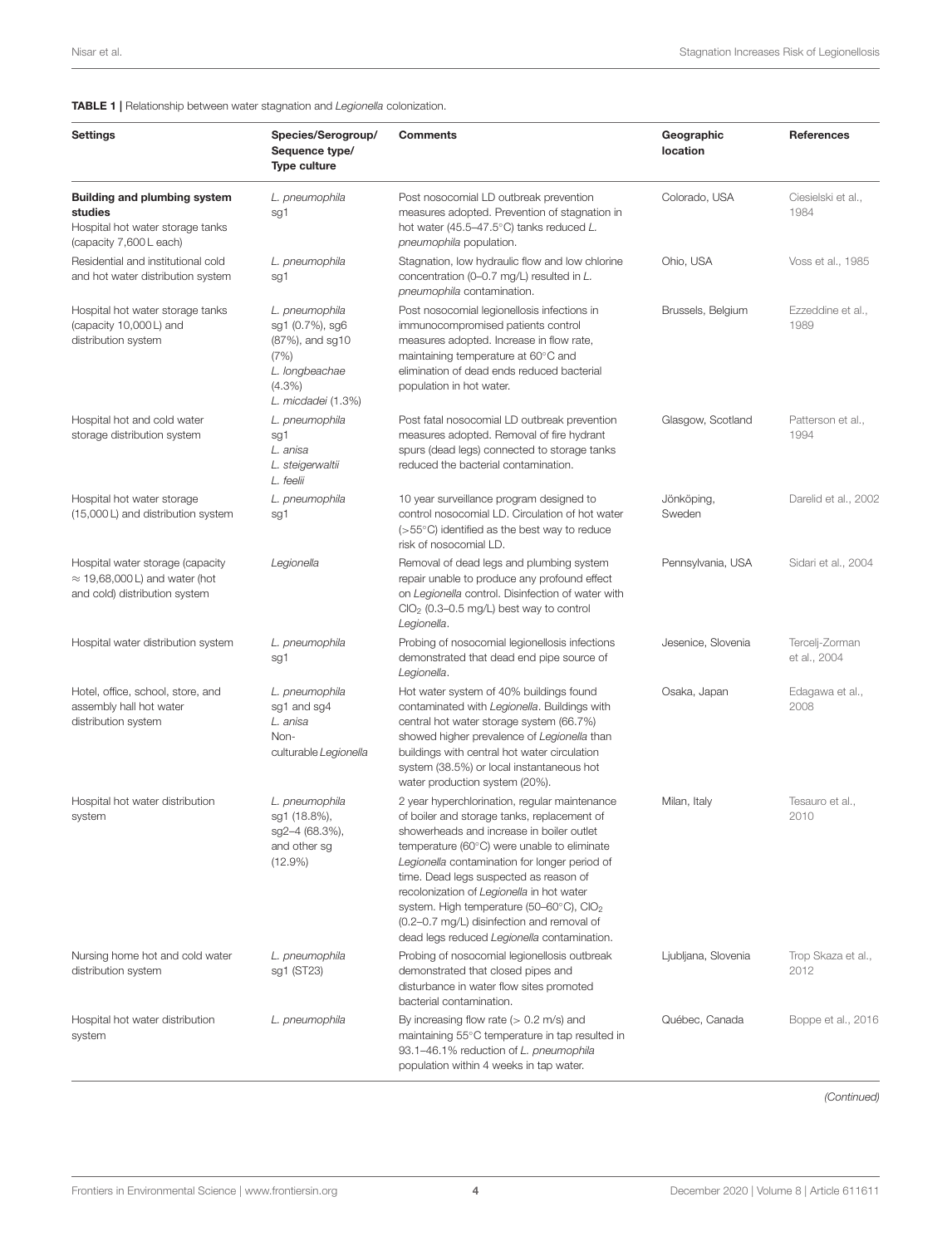#### TABLE 1 | Continued

| <b>Settings</b>                                                                                            | Species/Serogroup/<br>Sequence type/<br><b>Type culture</b>            | <b>Comments</b>                                                                                                                                                                                                                                                                                                                                                                                                    | Geographic<br>location          | References                 |
|------------------------------------------------------------------------------------------------------------|------------------------------------------------------------------------|--------------------------------------------------------------------------------------------------------------------------------------------------------------------------------------------------------------------------------------------------------------------------------------------------------------------------------------------------------------------------------------------------------------------|---------------------------------|----------------------------|
| Residential building, nursing<br>home, sports facilities, hotels, and<br>kitchen water distribution system | Legionella                                                             | Comprehensive surveillance study<br>demonstrated that temperature, pipe length<br>measures, and stagnation are three parameters<br>to predict Legionella contamination in drinking<br>waters system. Stagnant hot water (45°C) can<br>easily get contaminate with Legionella<br>(predicted risk 77.2%).                                                                                                            | Cologne, Germany                | Volker et al., 2016        |
| Hospital hot water distribution<br>system                                                                  | L. pneumophila<br>sg3, sg2-4, sg6,<br>and sg10-14                      | Installation of time flow taps (flow rate 64-192<br>L/day) in proximity of dead legs reduced the<br>bacterial contamination in hot water system<br>(temperature: $38.2 \pm 2.1 - 46.8 \pm 2.1^{\circ}$ C and<br>free chlorine: $0.05 \pm 0.007 - 0.30 \pm 0.01$ mg/L).                                                                                                                                             | North western<br>Tuscany, Italy | Totaro et al., 2018        |
| Hospital hot water distribution<br>system                                                                  | L. pneumophila<br>$sg2 - 4$<br>(predominant) and<br>sg1                | Dead legs and low-use taps identified as sites<br>of Legionella colonization in hot water system.<br>Maintaining temperature at 55°C and water<br>recirculation managed bacterial colonization.                                                                                                                                                                                                                    | Catalonia, Spain                | Gavalda et al.,<br>2019    |
| Hospital hot water distribution<br>system                                                                  | L. pneumophila<br>sq1 (ST1 and<br>ST104)<br>L. rubrilucens<br>L. anisa | WTP828 (water team process 828: 34% wt/wt<br>$H_2O_2$ and 0.003% wt/wt Ag <sup>+</sup> salt) disinfectant<br>efficiently reduced bacterial load. Efficacy of<br>disinfectant increased by plumbing repairs i.e.,<br>removal of dead ends and management of<br>water stagnation.                                                                                                                                    | Cotignola, Italy                | Girolamini et al.,<br>2019 |
| Hotel water distribution system                                                                            | L. pneumophila<br>sg1 (ST763)                                          | Probing of LD infections demonstrated that<br>potable water (temperature: 60.4-122.9°F,<br>chlorine: 0.4-2 mg/L, bromine: 2-4 ppm)<br>system was contaminated due to dead end<br>and stagnation.                                                                                                                                                                                                                   | Missouri, USA                   | Ahmed et al., 2019         |
| Hospital hot water distribution<br>system                                                                  | L. pneumophila<br>sg1, sg2-14, and<br>$sg2 - 16$                       | Installation of time flow taps (flow rate: 192<br>L/day) in correspondence to dead ends, proper<br>hot water recirculation (44.8–53.2°C) and<br>chlorination (0.23-0.36 mg/L) effectively<br>reduced the bacterial population within 24<br>$h-15$ days.                                                                                                                                                            | Pisa, Italy                     | Totaro et al., 2020        |
| In vitro model plumbing studies                                                                            |                                                                        |                                                                                                                                                                                                                                                                                                                                                                                                                    |                                 |                            |
| Pilot scale domestic water system<br>of loops and dead legs                                                | L. pneumophila<br>sg1                                                  | Continuous flow of ClO <sub>2</sub> (0.5 mg/L) and<br>chlorine (2.5 mg/L) treated water reduces the<br>bacterial population in loops, whereas<br>continuous flow (7 days) of CIO <sub>2</sub> treated water<br>is only effective way to reduce bacterial<br>population in dead legs. Copper dead legs<br>possess intrinsic antibacterial property and<br>inhibits proper colonization and growth of<br>Legionella. | France                          | Thomas et al.,<br>2004     |
| Pilot scale domestic water<br>distribution model                                                           | Legionella                                                             | Regular 20% renewal of dead legs water<br>unable to produce any impact on Legionella<br>population. However, regular complete<br>replacement of dead legs water eliminates<br>culturable Legionella within 7 days.                                                                                                                                                                                                 | France                          | Loret et al., 2005         |
| Stagnant water model                                                                                       | L. pneumophila<br>sg1 (ATCC 33152)                                     | Heat treated (60°C) stagnant tap water in dead<br>ends promotes growth of L. pneumophila in<br>biofilms. Moreover, it also increases the<br>diversity of eukaryotic microbes in the biofilm.                                                                                                                                                                                                                       | Belgium                         | Vervaeren et al.,<br>2006  |
| Plumbing model of three parallel<br>pipe                                                                   | L. pneumophila<br>sg1 and sg6                                          | Bacteria survived and proliferated in turbulent<br>flowing (Re: 10,000–40,000), laminar flowing<br>(Re: 355–2000) and stagnant water. Stagnation<br>did not promote Legionella colonization.                                                                                                                                                                                                                       | <b>USA</b>                      | Liu et al., 2006           |
| Pilot scale 1 stainless steel hot<br>water system (volume: 316L)                                           | L. pneumophila<br>Legionella                                           | Dead legs (stagnant point) water harbored 1-2<br>log higher concentration of bacteria than loops<br>(flow rate 15 L/min)                                                                                                                                                                                                                                                                                           | France                          | Farhat et al., 2010        |

*(Continued)*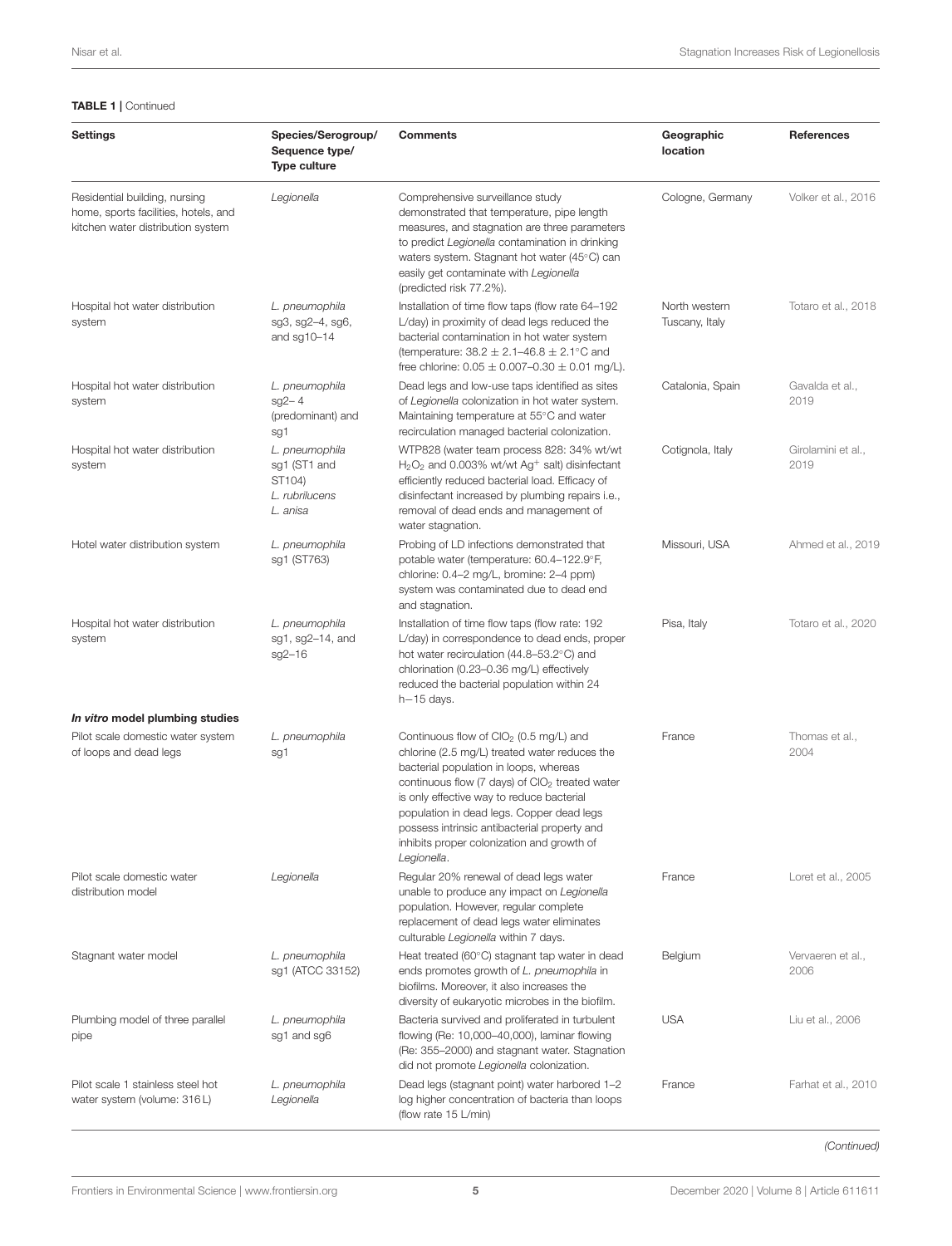TABLE 1 | Continued

| <b>Settings</b>                                           | Species/Serogroup/<br>Sequence type/<br><b>Type culture</b> | <b>Comments</b>                                                                                                                                                                                                                                              | Geographic<br>location | <b>References</b>    |
|-----------------------------------------------------------|-------------------------------------------------------------|--------------------------------------------------------------------------------------------------------------------------------------------------------------------------------------------------------------------------------------------------------------|------------------------|----------------------|
| Dual pipe loop system (50 L<br>volume)                    | Legionella                                                  | Biofilm of Legionella and Naegleria fowleri<br>ATCC 30894 developed in stagnant water<br>(dead-end, reservoirs, and hydrant source).                                                                                                                         | <b>USA</b>             | Biyela et al., 2012  |
| Pilot scale household hot water<br>system (volume: 71.9L) | L. pneumophila                                              | L. pneumophila population persisted at a high<br>density in stagnant/low frequency usage taps<br>than dynamic water. Hot stagnant water<br>(temperature $51^{\circ}$ C) supported selection of L.<br>pneumophila (125 times more) than dynamic<br>hot water. | <b>USA</b>             | Rhoads et al<br>2015 |

*LD, Legionnaires' disease; ClO*2*, Chlorine dioxide gas; wt/wt, weight/weight; Re, Reynolds number.*

with increased Legionella contamination. Three studies presented in **[Table 1](#page-3-0)** specifically demonstrated that restricted water circulation resulted in persistence of Legionella in hospital hot water storage tanks with capacities of  $\approx 7,600-15,000 \text{ L}$ [\(Ciesielski et al., 1984;](#page-10-7) [Ezzeddine et al., 1989;](#page-10-8) [Darelid et al., 2002\)](#page-10-9).

Ten building water system studies reported a reduction in Legionella numbers after increasing water flow rates and removal of dead legs or dead ends. Some studies specifically used hot water recirculation [\(Darelid et al., 2002;](#page-10-9) [Gavalda et al., 2019\)](#page-11-5) or an increase in the flow rate of hot water [\(Ezzeddine et al., 1989;](#page-10-8) [Boppe et al., 2016\)](#page-10-11) to reduce Legionella contamination. In Italy (2018–2020), installation of time flow taps with 64–192 L/day flow rate in the vicinity of dead legs and dead ends effectively reduced L. pneumophila contamination from hot water supplies of hospitals [\(Totaro et al., 2018,](#page-12-8) [2020\)](#page-12-9).

The one study that did not find any positive association between stagnation and Legionella growth was by [Sidari et al.](#page-12-3) [\(2004\)](#page-12-3). This study examined water storage and distribution in a 437 bed hospital in Pennsylvania after numerous cases of nosocomial LD over a 5 year period (1994–1999). Flushing of hot water temporarily reduced the concentration of Legionella; however, this study found that removal of dead legs and routine chlorination was not sufficient to reduce Legionella contamination. Finally,  $ClO<sub>2</sub>$  (0.3-0.5 mg/L) treatment for 21 months resulted in complete removal of Legionella (culture negative).

# In vitro Model Plumbing Studies

As with the real-world studies, in 6/7 in vitro model plumbing studies a positive relationship between water stagnation and Legionella colonization was identified (**[Table 1](#page-3-0)**). Several model systems demonstrated that stagnation promoted genesis of stable Legionella–eukaryotic microbe biofilms [\(Vervaeren et al., 2006;](#page-12-10) [Biyela et al., 2012\)](#page-10-12). [Farhat et al. \(2010\)](#page-11-9) constructed a pilot scale hot water system consisting of both dynamic water loops (flow rate: 15 L/min) and dead leg stagnation areas. They estimated the Legionella concentration (using culture, qPCR, and epifluorescent microscopic counts) was 1–2 log greater in stagnant points. Two studies also investigated the role of  $ClO<sub>2</sub>$ treated water in elimination of Legionella contamination from dead legs [\(Thomas et al., 2004;](#page-12-1) [Loret et al., 2005\)](#page-11-7). It was found

that 20% replacement of dead leg water with  $ClO<sub>2</sub>$  treated water was not sufficient to completely eliminate culturable Legionella. However, regular complete replacement of  $ClO<sub>2</sub>$  treated water in dead legs was able to eliminate culturable Legionella within 7 days [\(Loret et al., 2005\)](#page-11-7). Another pilot scale domestic water model consisting of both dynamic and stagnant water channels demonstrated that continuous flow of ClO<sub>2</sub> treated water for 7 days significantly reduced L. pneumophila from copper dead legs [\(Thomas et al., 2004\)](#page-12-1).

The one *in situ* model study that did not find any positive association with stagnation and Legionella colonization was conducted by [Liu et al. \(2006\)](#page-11-8). This model consisted of three parallel pipes within a partially open system (5% of water continuously flowed through the system while 95% of the water was recirculated). The water temperature was maintained at 24◦C, one pipe had laminar flow (Re: 355–2,000), one turbulent flow (Re: 10,000–40,000), and one was stagnant. Significantly higher concentrations of culturable Legionella were recovered from the biofilm in the pipe with turbulent flow followed by laminar flow with the lowest Legionella concentrations observed in the biofilm in the pipe with stagnant flow. However, a significant difference in Legionella concentrations in biofilm was observed after 1 week. These concentrations remained static for the remaining 5 weeks of sampling. The authors attributed this result to the turbulent flow increasing the mass transfer of the nutrients and oxygen from the water in the seeding tank. They also noted that the turbulence created may have been insufficient to detach the biofilm. There was no significant difference in planktonic Legionella between any of the treatments. This study concluded that intermittently used pipe work (dead legs) sustained aerobic microbial populations than dead ends (where nutrient depletion is more likely).

# **DISCUSSION**

Legionella is a typical premise plumbing pathogen that can tolerate disinfectants, develop biofilms, survive in waterborne protozoa, and thrive in low levels of nutrients [\(Fields et al.,](#page-11-0) [2002\)](#page-11-0). Prolonged water stagnation can result in accumulation of nutrients and compromises disinfection, promoting colonization of premise plumbing pathogens in potable water systems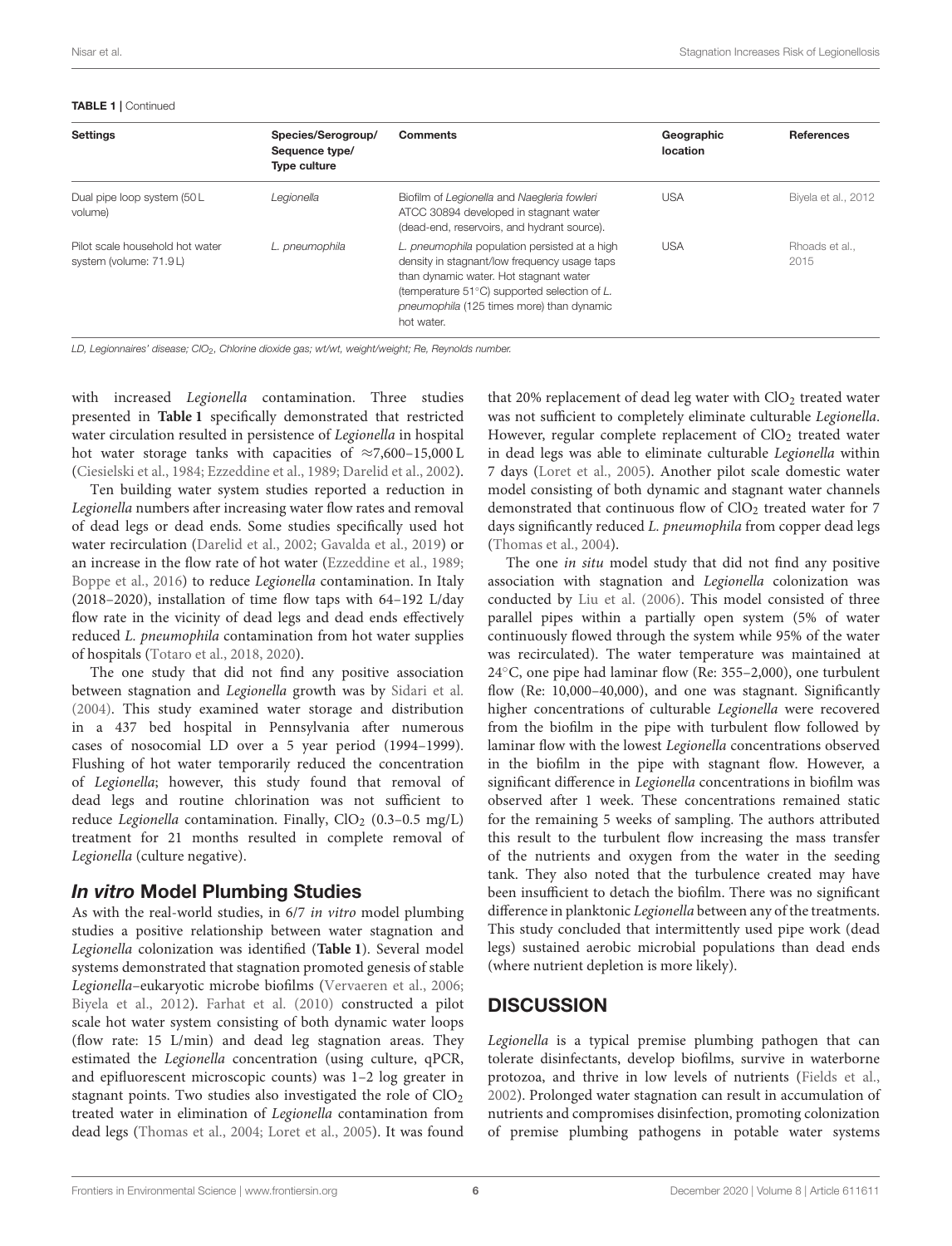[\(Gauthier et al., 1999;](#page-11-10) [Rhoads et al., 2016;](#page-12-12) [Ling et al., 2018;](#page-11-3) Xu et al., [2018\)](#page-12-13).

# Influence of Water Stagnation on Bacterial Colonization

Microbial ecology of potable water is very complex. From water source to point of use, the varying environmental conditions modulate growth and composition of microbial communities. In building plumbing systems, water can stagnate permanently or temporarily [\(Prévost et al., 1997\)](#page-12-14). Dead ends permanently stagnate water [\(Tercelj-Zorman et al., 2004\)](#page-12-4); whereas, water storage tanks and temporal water usage can result in intermittent stagnation [\(Peter and Routledge, 2018\)](#page-11-11). Prior to consumption, water can stagnate from a few hours to weeks in a building piping system [\(Manuel et al., 2009\)](#page-11-12). This may result in the deterioration of water quality, and promote accumulation of biomass thereby increasing the concentration of intact and cultivable cells.

#### Temporary Stagnation

Water in municipal distribution pipelines rarely gets obstructed. As it enters domestic building plumbing systems it stagnates and changes the diversity of microbial communities [\(Pepper et al.,](#page-11-13) [2004\)](#page-11-13). It has been observed that overnight stagnation resulted in a 4 to 580-fold increase in microbial load (using heterotrophic plate counts), a 2 to 3-fold increase in total cell concentration (using flow cytometry), and a 2 to 8-fold increase in microbial activity (ATP analysis) [\(Lautenschlager et al., 2010\)](#page-11-14). This was supported by a study which showed that a 2 week stagnation of a domestic buildings plumbing system resulted in a 2 log increase in microbial load (using flow cytometry) [\(Lipphaus et al., 2014\)](#page-11-15).

Building design also impacts on stagnation and microbial water quality. A recent study demonstrated that water from the plumbing system of a net-zero energy residential building contained 5 log higher amount of bacterial 16S rDNA (6.46  $\times$  10<sup>7</sup> gene unit/mL) and *Legionella* 16S rDNA (8.91  $\times$  10<sup>4</sup> gene copies/mL) compared with a typical residential building plumbing system (400 gene unit/mL and 100–2.3  $\times$  10<sup>3</sup> gene copies/mL, respectively). This variation, due to building structure and design, could be attributed to increased stagnation prior to consumption as the average stagnation time for a netzero energy residential building is 2.7 days compared with 1 day in a typical residential building [\(Rhoads et al., 2016\)](#page-12-12). In vitro green building hot water plumbing model studies also suggested limited water flushing and inadequate temperature (51◦C) support colonization of Legionella and host protozoa [\(Rhoads et al., 2015\)](#page-12-11). In conclusion, stagnation and aging of water in plumbing system of green energy buildings resulted in persistence of microbial contamination.

#### Permanent Stagnation

Dead legs and dead ends have been implicated in several nosocomial outbreaks of LD [\(Patterson et al., 1994;](#page-11-4) Tercelj-Zorman et al., [2004;](#page-12-4) [Bartley et al., 2016\)](#page-10-13). These permanent stagnation points should be avoided or managed during building construction or modifications [\(Bartram et al., 2007\)](#page-10-1). However, it is impractical to remove them all. Recently, two studies of Italian hospitals demonstrated that installation of time flow taps (flow rate 64–192 L/day) in the vicinity of dead legs was successful in reducing L. pneumophila contamination in the hot water system [\(Totaro et al., 2018,](#page-12-8) [2020\)](#page-12-9). In the first study, L. pneumophila from various serogroups including sg3, sg2–4, sg6, and sg10–14, with concentrations ranging from  $1 \times 10^2$  to  $1.3 \times 10^5$  CFU/L, was present in hospital hot water (temperature:  $38.2 \pm 2.1 - 46.8$ )  $\pm$  2.1°C and free chlorine: 0.05  $\pm$  0.007–0.30  $\pm$  0.01 mg/L). Instead of removing dead legs, time flow taps were installed in the outlet closest to each identified dead leg. This strategy successfully eliminated all culturable L. pneumophila [\(Totaro et al., 2018\)](#page-12-8). In the second study, it was found that within 15 days of installation of time flow taps (flow rates 192 L/day) in the proximity of dead ends, L. pneumophila sg1, sg2–14, and sg2–16 contamination in hospital hot water (temperature: 44.8–53.2◦C and free chlorine: 0.23–0.36 mg/L) was reduced from 2  $\times$   $10^2$  to 1.4  $\times$   $10^5$  CFU/L to no culturability [\(Totaro et al., 2020\)](#page-12-9). These studies demonstrate that reducing temporary stagnation and increasing flow, even in the presence of permanent stagnation points, reduces the risk of Legionella contamination.

Several model studies have explored the impact of permanent stagnation on Legionella colonization. In a pilot scale model, bacterial biofilms in dead legs (pre-treatment population density 10<sup>7</sup> CFU/L and 10<sup>8</sup> genomic unit/L) survived thermal shock treatment and promoted rapid recolonization within 48 h (Farhat et al., [2010\)](#page-11-9). Thus, permanent stagnation sites act as a reservoir of Legionella biofilms that play an important role in recontamination of water.

# Water Stagnation and Failure of Disinfection Procedures

The accelerated decay of residual disinfectant significantly increases the risk of LD [\(Voss et al., 1985\)](#page-12-2). Prolonged water stagnation, microbial communities, and organic nutrients accelerate the decay of disinfectants [\(Rhoads et al., 2016;](#page-12-12) Ling et al., [2018;](#page-11-3) [Xu et al., 2018\)](#page-12-13). According to the US CDC, from 2000 to 2014 70% of LD outbreaks were due to inadequate disinfectant concentrations in water supplies [\(Garrison et al.,](#page-11-16) [2016\)](#page-11-16). Currently in the USA, six disinfection procedures: Cu– Ag ionization, chlorine, chlorine dioxide, monochloramine, ozonisation, and ultraviolet disinfection, are used to control Legionella [\(Environmental Protection Agency, 2016b\)](#page-10-14). In the USA, the concentration of chemical disinfectant is maintained in 95% potable water delivered to consumers (Environmental Protection Agency, [2016a\)](#page-10-15). In studies from Austria, Germany, Netherlands, and Switzerland, the concentration of residual disinfectant in potable water (delivered to consumers) is not maintained [\(Rosario-Ortiz et al., 2016\)](#page-12-15).

#### Decay of Disinfectant

Different chemical disinfectants are widely used to disinfectant potable water supplies [\(Pontius, 1990;](#page-11-17) [Kim et al., 2002;](#page-11-18) [World Health Organization, 2004\)](#page-12-16). The residual disinfectant concentration in treated water does not remain constant and it gradually decreases within building plumbing systems. This continuous process of decay may result in complete degradation of chemical disinfectants, thereby increasing the chances of persistence of microbial contamination in building plumbing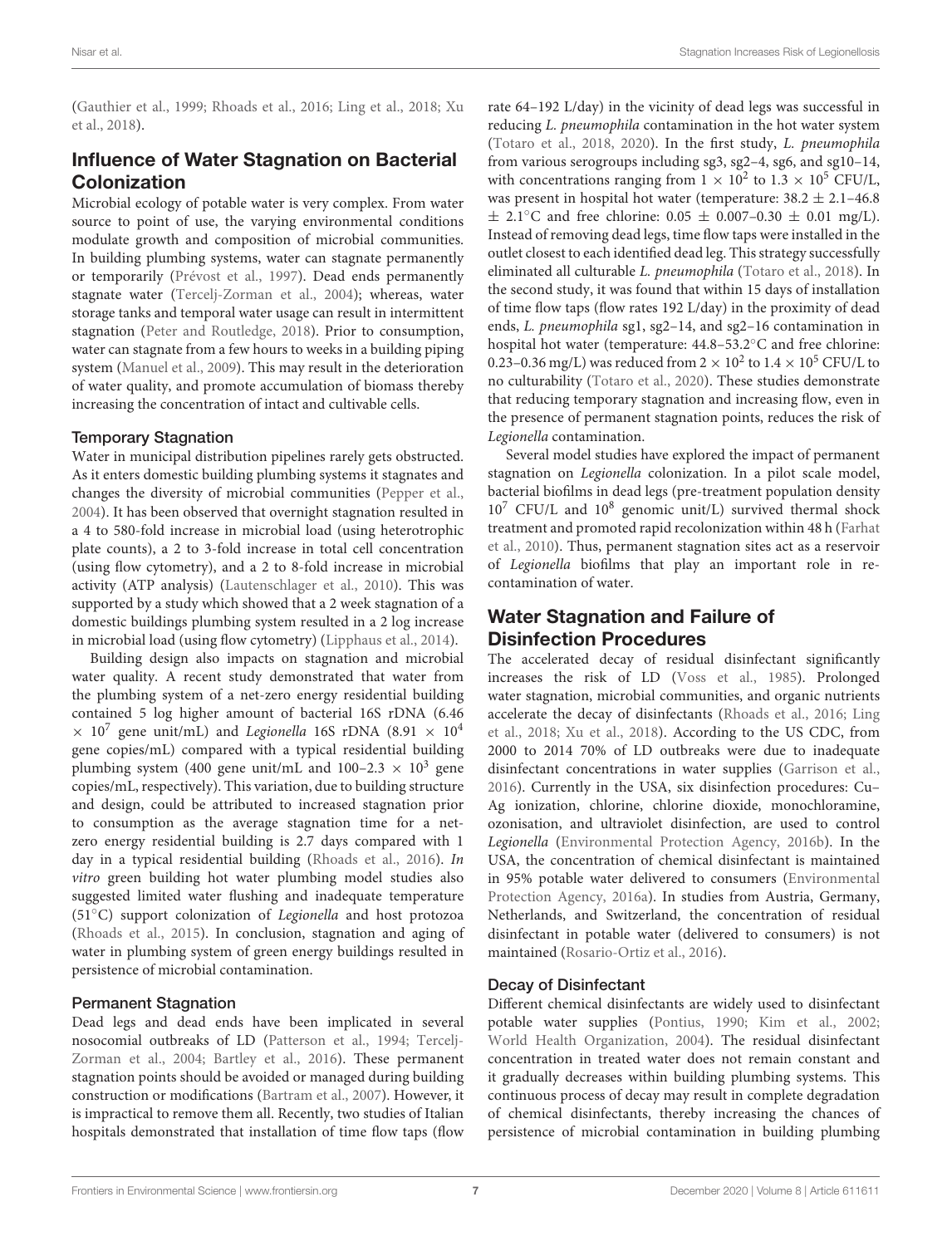systems [\(Vieira et al., 2004\)](#page-12-17). Rates of decay have been associated with temporary or permanent stagnation, aging of plumbing systems, nature of plumbing material, and microbial biomass [\(Vieira et al., 2004;](#page-12-17) [Patrick et al., 2012;](#page-11-19) [Ling et al., 2018\)](#page-11-3). Goyal and Patel [\(2015\)](#page-11-20) reported continuous temporal stagnation in storage tanks for 22 h decreased residual chlorine concentration (from 0.2 to ∼0.12 mg/L) in domestic buildings. Similarly, [Barbeau et al. \(2005\)](#page-10-16) reported that 24 h of temporary stagnation decreased chlorine content of water (from 0.6 to ∼0.3 mg/L in cement line ductile and 0.4–0.05 mg/L in gray cast iron pipe dead end) and increased the microbial count. [Galvin](#page-11-21) [\(2011\)](#page-11-21) demonstrated that the lower flow velocity observed in dead ends can result in a decrease in concentration of both chlorine and chloramine within 200 h. Laboratory model based experiments have also demonstrated that an increase in residence time of water results in decreased concentrations of chlorine, chloramine, and ozone and increased microbial contamination [\(Clark et al., 1994\)](#page-10-17). Another model system showed that complete renewal of  $ClO<sub>2</sub>$  (0.5 mg/L) disinfected water in dead legs eliminated culturable Legionella [\(Loret et al., 2005\)](#page-11-7).

### Persistence of Intrinsically Disinfectant Resistant **Legionella**

Intrinsic resistance is a natural tolerance and resistance attributed to Legionella against physical and chemical water treatments [\(Steinert et al., 1998;](#page-12-18) [Cooper and Hanlon,](#page-10-18) [2010\)](#page-10-18). Biofilm in areas of stagnation within plumbing systems may harbor resistant populations and act as a continuous source of microbial contamination (Bartley et al., [2016\)](#page-10-13). Studies have shown that currently available water disinfection methods (i.e., chlorine, chlorine dioxide, chloramines, hydrogen peroxide, ozone, copper, and silver ions) are only successful in reducing or eliminating Legionella populations transiently. [Sidari et al. \(2004\)](#page-12-3) and [Totaro et al.](#page-12-8) [\(2018\)](#page-12-8) (see **[Table 1](#page-3-0)**) demonstrated the inability of chlorine to eliminate all culturable Legionella. According to Totaro et al. [\(2018\)](#page-12-8), circulation of hot chlorinated water in dead legs eliminated all chlorine sensitive culturable L. pneumophila sg2–4 and sg10–14 serotypes, though chlorine resistant and thermostable L. pneumophila sg3 and sg6 serotypes persisted in low concentrations.

A study conducted in a century old hospital in Italy found that continuous hyperchlorination (0.5–1 mg/L) for 5 years was not sufficient to completely eliminate Legionella contamination. Multiple factors including outdated piping, dead legs, improper water circulation and corrosion of plumbing materials were proposed as causes of Legionella persistence [\(Orsi et al., 2014\)](#page-11-22). Similarly, a study conducted in another Italian hospital plumbing system demonstrated persistence of the same strain of L. pneumophila for a period of 15 years (1990–2004) despite thermal treatment, chlorination, and chlorine dioxide treatment [\(Scaturro et al., 2007\)](#page-12-19). This demonstrates the role permanent stagnation (dead ends and dead legs) has in harboring and potentially selecting for more resistant strains through constant exposure to sub-lethal concentration of disinfectants (Cooper and Hanlon, [2010;](#page-10-18) [Dupuy et al., 2011\)](#page-10-6).

### Stagnation and Microbial Biofilms

In water storage and distribution systems, 95% of the microbial population exists as biofilms attached to the inner surfaces and only 5% in the water [\(Flemming et al., 2002\)](#page-11-23). According to an in vitro simulation experiment, plumbing coated with Legionella biofilms decayed free chlorine in stagnant water (48 h stagnation period) and increased the risk of legionellosis up to six times [\(Huang et al., 2020\)](#page-11-24). Available literature shows that in potable water and building plumbing systems complex biofilms and amoebae hosts protect Legionella [\(Kilvington and Price, 1990;](#page-11-25) [Thomas et al., 2004\)](#page-12-1). [Cargill et al. \(1992\)](#page-10-19) reported that in contrast to free living cells, L. pneumophila existing in complex biofilms can tolerate high doses of disinfectant. Specifically, the amoeba Acanthamoeba and Vermamoeba provide additional protection from prolonged and persistent water treatment processes [\(Kilvington and Price, 1990;](#page-11-25) [Dupuy et al., 2011;](#page-10-6) Cervero-Arago et al., [2014;](#page-10-20) [Dobrowsky et al., 2016\)](#page-10-21). [Donlan et al. \(2005\)](#page-10-22) observed that for L. pneumophila–amoebae complex biofilms, monochloramine (0.5 mg/L) was a more effective disinfectant compared to free chlorine (0.5 mg/L). Stagnant potable water allows formation of thick, dense, complex, and adherent biofilms, which accelerate decay of disinfectants [\(Tsagkari and Sloan,](#page-12-20) [2018\)](#page-12-20). More importantly, chemical disinfectants are unable to penetrate such multispecies biofilms [\(Bridier et al., 2011\)](#page-10-23).

# Stagnation in Building Hot Water System

The studies presented in **[Table 1](#page-3-0)** demonstrate that due to stagnation points and low water consumption, building hot water systems will develop Legionella contamination. Unlike cold water, hot water systems contained diverse species and serotypes of Legionella [\(Voss et al., 1985;](#page-12-2) [Trop Skaza et al., 2012;](#page-12-6) [Totaro et al.,](#page-12-8) [2018;](#page-12-8) [Girolamini et al., 2019\)](#page-11-6). An in vitro study demonstrated colonization of diverse species of Legionella i.e., L. pneumophila, L. anisa, L. taurinensis, and L. drancourtii, and protozoan hosts i.e., alveolata members, Bodonidae, Euglenozoa, Neobodo curvifilu, Thecamoebae, Vannella, and Vermamoeba vermiformis in a hot water plumbing model. Moreover, it was also noticed that pathogenic L. pneumophila and L. anisa developed stable biofilms with protozoa (Thecamoebae, Vannella, and V. vermiformis) in storage tanks and survived during thermal (70◦C/30 min) and chemical (biodispersant: tensio-active Ferrofos® 5260 and biocide:  $H_2O_2$ -peracetic acid) treatments. After such treatments, these stable biofilms re-contaminated hot water within the entire plumbing model [\(Farhat et al., 2012\)](#page-10-24). [Saby et al.](#page-12-21) [\(2005\)](#page-12-21) analyzed hot water plumbing system models (materials: steel, galvanized steel, and chlorinated polyvinyl chloride) and concluded that chemical disinfection procedures  $(H_2O_2,$ continuous chlorination, hyperchlorination, and peracetic acid treatment) temporarily eradicated established Legionella biofilm. The only solution to eradicate Legionella biofilms was to maintain water temperature at >55◦C at all points, which required continuous circulation of hot water. In another pilot study (material: stainless steel), it was noticed that thermal treatment (70°C/30 min) of the plumbing system containing a well-established Legionella  $(10^3 \text{ CFU/cm}^2)$  biofilm decreased culturable Legionella. It was also observed that existence of dead legs in plumbing system promoted rapid recontamination of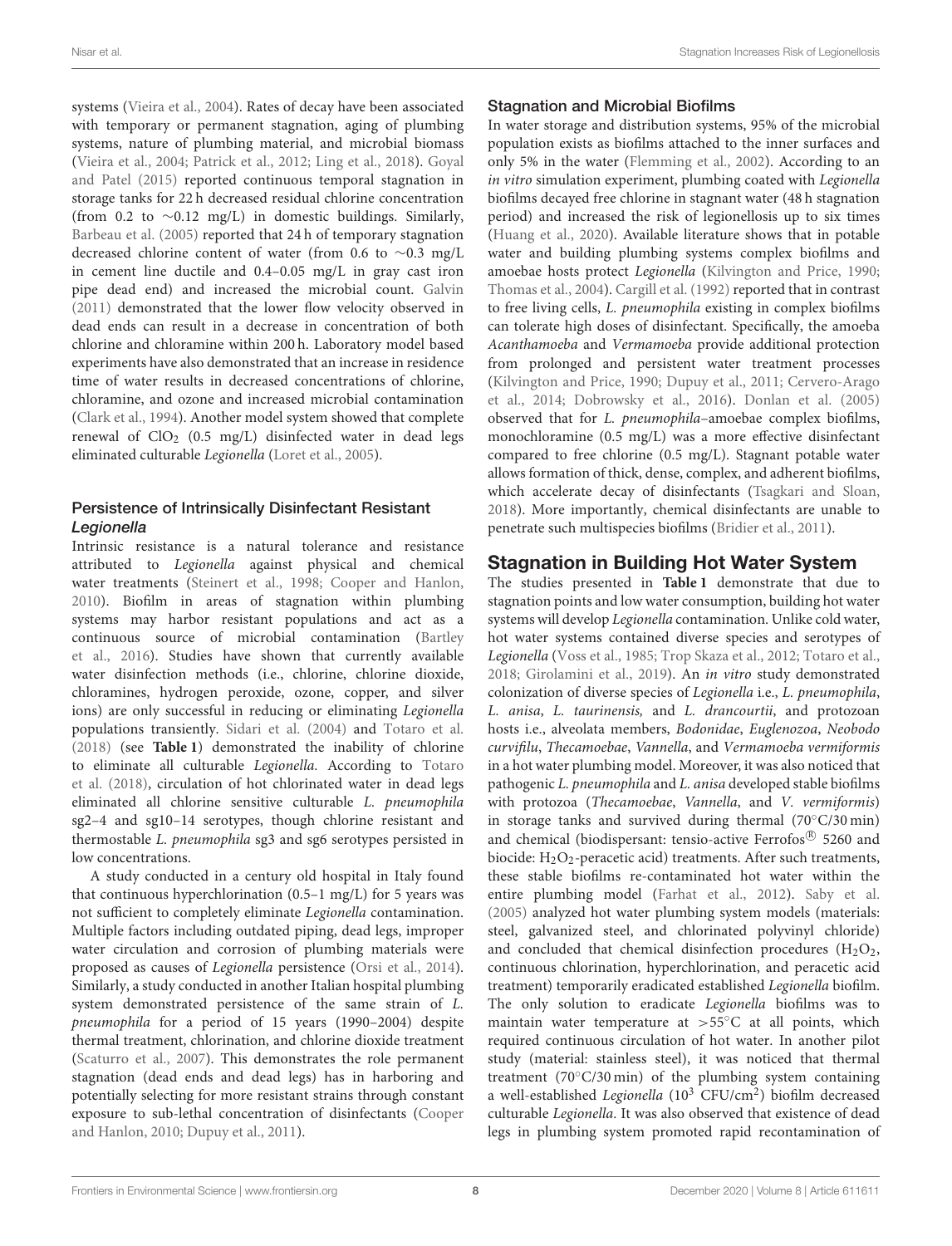remaining water [\(Farhat et al., 2010\)](#page-11-9). All studies discussing hot water supplies to buildings showed that stagnation of hot water in storage tanks and dead legs or dead ends led to a reduction in water temperature  $( $45^{\circ}$ C)$ , and rapid decay of disinfectants promoting colonization of Legionella. This was exacerbated in warm water systems as dissipation of the residual chemical disinfectant was further accelerated at high temperature [\(Vasconcelos et al., 1997;](#page-12-22) [Ndiongue et al., 2005\)](#page-11-26).

# Nutrient and Oxygen Supply Hypothesis

One argument presented by [Liu et al. \(2006\)](#page-11-8) that counters the positive association of stagnation with Legionella contamination of biofilms is the reduced oxygen and nutrient content present in areas of stagnation compared with areas of turbulent flow. However, L. pneumophila sg1 has been shown to survive in drinking water under low nutrient availability for more than 2 years [\(Paszko-Kolva et al., 1992\)](#page-11-27). L. pneumophila can also proliferate efficiently at 6–6.7 mg/L concentration of dissolved oxygen. However, at oxygen concentration <2.2 mg/L it can survive but stops multiplying [\(Wadowsky et al., 1985\)](#page-12-23). L. pneumophila (sg1, sg2, sg3, sg4, and sg6) has also been isolated from different water bodies (i.e., lakes and rivers) with dissolved oxygen concentrations of 0.3–9.6 mg/L [\(Fliermans et al., 1981\)](#page-11-28). In water at temperatures of 20–45◦C, the concentration of dissolved oxygen ranges from 9.06 to 5.94 mg/L (Environmental Protection Agency, [1989\)](#page-10-25), which is sufficient for Legionella survival and growth. Furthermore, upon environmental stresses (nutrient starvation, low oxygen, osmolarity alterations, pH, and temperature fluctuations) bacteria in biofilms activate stress tolerance mechanisms, which can lead to genesis of viable but non-culturable (VBNC) cells [\(Yamamoto et al., 1996;](#page-12-24) Fux et al., [2005\)](#page-11-29). Previous research has also shown replication within protozoan hosts [\(Buse et al., 2013\)](#page-10-26) and presence of disinfectants [\(Allegra et al., 2008;](#page-9-1) [Turetgen, 2008;](#page-12-25) [Mustapha et al., 2015;](#page-11-30) [Whiley et al., 2017;](#page-12-26) [Casini et al., 2018\)](#page-10-27) promotes Legionella transformation into VBNC cells. As such, studies that rely solely on culture methods of detection [such as the study by [Liu et al.](#page-11-8) [\(2006\)](#page-11-8)] will not detect VBNC Legionella and underestimate the numbers present [\(Whiley, 2016\)](#page-12-27).

# Current Methods of Legionella Screening

In stagnation areas, limited nutrient availability and sublethal doses of disinfectant promote generation of VBNC Legionella [\(Li et al., 2014\)](#page-11-31). According to [Farhat et al. \(2010\)](#page-11-9)

<span id="page-8-0"></span>TABLE 2 | Methods available for screening and detection of *Legionella* contamination from potable water and building plumbing system.

| <b>Techniques</b>                          | <b>Description</b>                                                                                                                                                                                                                                                                                                                                  | <b>Limitations</b>                                                                                                                                                                                         | <b>References</b>                                                                                             |
|--------------------------------------------|-----------------------------------------------------------------------------------------------------------------------------------------------------------------------------------------------------------------------------------------------------------------------------------------------------------------------------------------------------|------------------------------------------------------------------------------------------------------------------------------------------------------------------------------------------------------------|---------------------------------------------------------------------------------------------------------------|
| Microbiological<br>culturing and isolation | Gold standard to detect and identify Legionella<br>contamination. Processed water sample/biomass is<br>cultured on buffered charcoal yeast extract (BCYE) agar.<br>Isolated bacterial colonies are further identified by<br>serological/molecular assays. Its detection limit is 35<br>CFU/L.                                                       | Two weeks required to grow Legionella from<br>potable water samples.<br>Only detects culturable Legionella and is<br>unable to screen any VBNC Legionella.                                                 | Volker et al., 2016;<br>International Organization<br>for Standardization, 2017;<br>Standards Australia, 2017 |
| Legionella-amoebae<br>co-culture assay     | Most appropriate method to identify VBNC Legionella.<br>Processed samples are inoculated on amoebae (i.e.,<br>Acanthamoeba) culture plate. Then plates are regularly<br>examined microscopically to identify any cytological and<br>morphological modifications in amoebae cells.                                                                   | Longer periods of incubation required to<br>resuscitate VBNC Legionella.<br>Difficult to quantify density of VBNC Legionella.                                                                              | Garcia et al., 2007; Conza<br>et al., 2013; Epalle et al.,<br>2015                                            |
| Fluorescent in situ<br>hybridization       | It is a whole cell-based screening method. Nucleic acid<br>(16S rRNA) or antibody-based probes are used for visual<br>detection of cells. It can be modified to detect and<br>estimate VBNC Legionella.                                                                                                                                             | Probes can interact with 16S rRNA of dead<br>cells.<br>Probes can cross react with background<br>environmental bacteria.                                                                                   | Declerck et al., 2003;<br>Delgado-Viscogliosi et al.,<br>2005; Kirschner et al., 2012                         |
| Flow cytometry                             | It is a membrane integrity-based assay to identify VBNC<br>Legionella. In this method differential live/dead stains<br>(SYBR green/propidium iodide, Syto9/propidium iodide<br>and thiazole orange/propidium iodide) and/or labeled<br>probes are used to characterize VBNC and dead cells of<br>Legionella. Its detection limit is 45-150 cells/L. | Only detects specific Legionella<br>species/strains/serogroups/serotypes, so<br>effective for controlled in vitro studies.<br>Universal probes which cover entire Legionella<br>complex are not available. | Allegra et al., 2008; Füchslin<br>et al., 2010; Keserue et al.,<br>2012                                       |
| PCR detection and<br>enumeration           | Rapid and efficient method to detect and quantify<br>Legionella contamination. Processed water<br>sample/biomass is subject to 16S rDNA (Legionella) and<br>mip (L. pneumophila) genes qPCR assay. Its detection<br>limit is 500 GU/L.                                                                                                              | Only detects DNA of Legionella and unable to<br>differentiate culturable, VBNC and dead cells of<br>Legionella.                                                                                            | Wellinghausen et al., 2001;<br>International Organization<br>for Standardization, 2019                        |
| Viability-qPCR                             | In this method, prior to nucleic acid extraction and qPCR<br>the sample is processed with cell membrane<br>impermeable nucleic acid intercalating dyes (ethidium<br>monoazide or propidium monoazide). It is a good<br>method to detect and quantify VBNC Legionella.                                                                               | Presence of background bacteria in high<br>density (common in environmental samples)<br>challenges validity.<br>Not suitable for Legionella quantification from<br>biofilm samples.                        | Delgado-Viscogliosi et al.,<br>2009; Ditommaso et al.,<br>2014, 2015; Taylor et al.,<br>2014                  |

*CFU/L, colony–forming unit/liter; GU/L, genomic unit/liter.*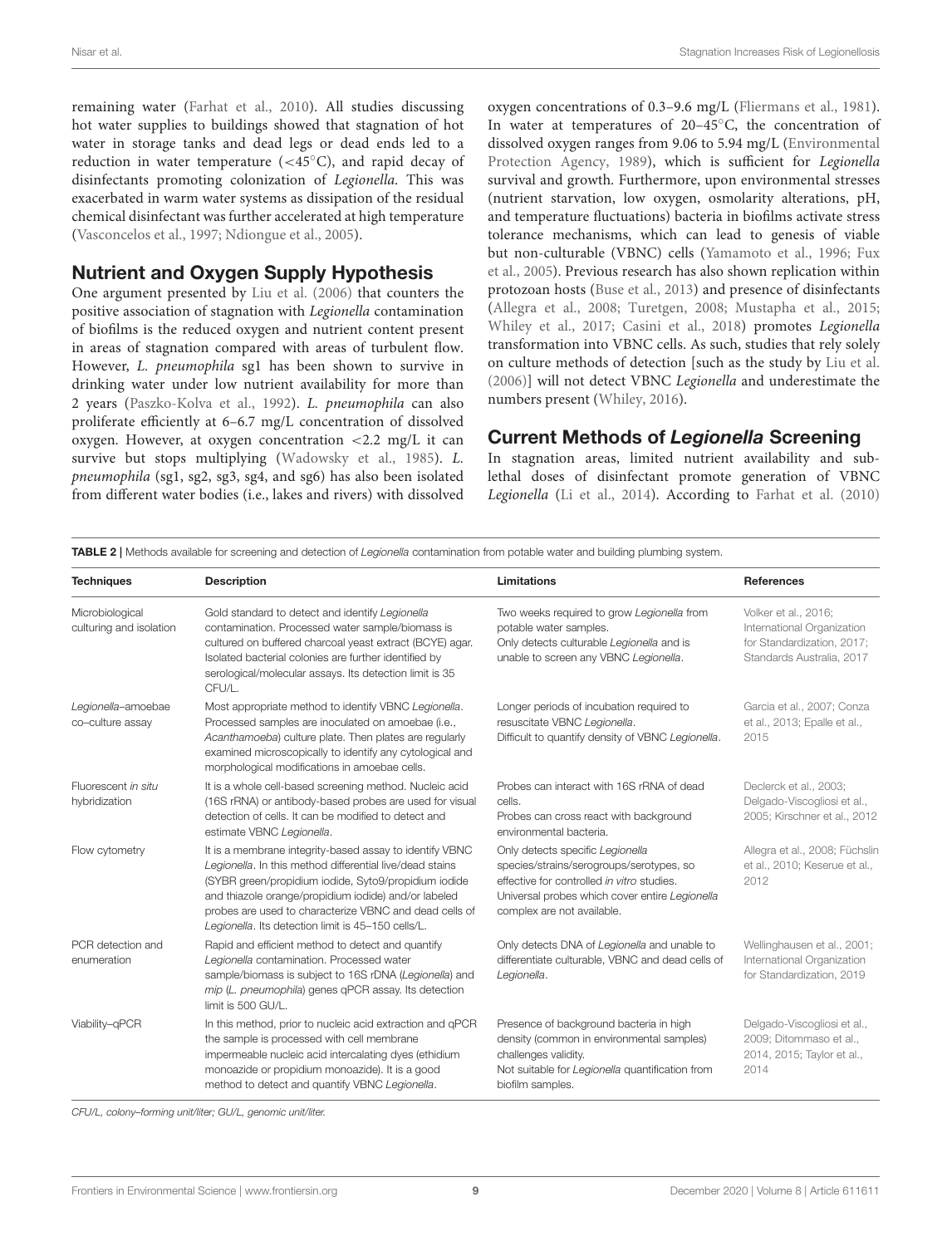thermal treatment of water decreased the numbers of culturable Legionella temporarily, but increased concentration of VBNC cells. A 1 year pilot study demonstrated that chemical disinfection (Ferrocid<sup>®</sup> 8591, Ferrofos<sup>®</sup> 5260, H<sub>2</sub>O<sub>2</sub> and peracetic acid) decreased culturable Legionella and L. pneumophila from 0.5 to 2 log, however application of a PCR analysis showed existence of VBNC in high density [\(Farhat et al., 2011\)](#page-11-38). As mentioned earlier, at stagnation points Legionella also exists in complex biofilms, and amoebae hosts dwell in such microbial communities as well. It is well-known that amoebae hosts (V. vermiformis) are capable to transform culturable Legionella into VBNC (Buse et al., [2013\)](#page-10-26). VBNC are pathogenic in nature and infect amoebae and human cell lines [\(Cervero-Arago et al., 2019\)](#page-10-35). Proteomic profiling suggests VBNC are able to synthesize some virulence factors and proteins involved in different metabolic pathways [\(Alleron et al., 2013\)](#page-10-36). Acanthamoeba castellanii and A. polyphaga resuscitate VBNC synthesized by starvation [\(Steinert et al., 1997\)](#page-12-31) and disinfectant treatment [\(Garcia et al., 2007\)](#page-11-33), respectively. In vitro studies showed A. polyphaga resuscitated Legionella are infectious for alveolar epithelial and macrophage like cells [\(Epalle et al., 2015\)](#page-10-29). So far the underlying mechanisms of VBNC biogenesis and resuscitation are not yet well-understood.

Multiple methods are available to screen and detect Legionella contamination in potable water and building plumbing systems (**[Table 2](#page-8-0)**). Any method that can identify and estimate both culturable and VBNC Legionella is most appropriate to monitor building plumbing system and potable water. Microbiological culturing [\(International Organization for Standardization, 2017\)](#page-11-32) and qPCR [\(International Organization for Standardization,](#page-11-37) [2019\)](#page-11-37) are approaches recommended by ISO (international organization for standardization), however both methods are unable to provide information about VBNC Legionella. Fluorescence in situ hybridization [\(Delgado-Viscogliosi et al.,](#page-10-31) [2005\)](#page-10-31) and viability qPCR [\(Ditommaso et al., 2014\)](#page-10-33) are two techniques that can be used to estimate populations of VBNC Legionella, however validity of both assays is challenged by high density of sample background bacteria other than Legionella. Differential live/dead stain flow cytometry is widely used for in vitro disinfectant efficacy and plumbing model experiments to estimate the population of VBNC Legionella [\(Allegra et al.,](#page-9-1) [2008,](#page-9-1) [2011;](#page-9-2) [Wang et al., 2010;](#page-12-32) [Mustapha et al., 2015\)](#page-11-30). Some researchers have tried to develop and use dye labeled Legionella specific antibodies for detection of VBNC, however these antibodies are highly specific and can only detect specific

strain/serogroup/serotypes [\(Füchslin et al., 2010;](#page-11-35) [Keserue et al.,](#page-11-36) [2012\)](#page-11-36). A universal probe, which can cover all members of genus

# REFERENCES

<span id="page-9-0"></span>Ahmed, S. S., Hunter, C. M., Mercante, J. W., Garrison, L. E., Turabelidze, G., Kunz, J., et al. (2019). Legionnaires' disease at a hotel in Missouri, 2015: the importance of environmental health expertise in understanding water systems. J. Environ. Health 81, 8–13. Available online at: [https://www.neha.org/sites/](https://www.neha.org/sites/default/files/publications/jeh/JEH3.19-Feature-Legionnaires-Disease-at-a-Hotel.pdf) [default/files/publications/jeh/JEH3.19-Feature-Legionnaires-Disease-at-a-](https://www.neha.org/sites/default/files/publications/jeh/JEH3.19-Feature-Legionnaires-Disease-at-a-Hotel.pdf)[Hotel.pdf](https://www.neha.org/sites/default/files/publications/jeh/JEH3.19-Feature-Legionnaires-Disease-at-a-Hotel.pdf)

Legionella, is required to be effective to detect and estimate VBNC contamination from building plumbing systems. Legionella– amoebae co–culturing is one of the best techniques to identify VBNC contamination. In this assay, suspected samples are cultivated on amoebae hosts (preferably Acanthamoeba) and VBNC resuscitation is monitored microscopically [\(Conza et al.,](#page-10-28) [2013\)](#page-10-28). [Garcia et al. \(2007\)](#page-11-33) artificially generated VBNC and then resuscitated them back into culturable Legionella using an Acanthamoeba host. Using an Acanthamoeba co–culture assay, [Conza et al. \(2013\)](#page-10-28) estimated the quantity of VBNC Legionella ( $10^2$ - $10^6$  cells/g) from a composting facility. A major drawback of Legionella–amoebae co–culturing is the requirement of incubation for prolonged time. However, to our knowledge available literature has not discussed the application of co– culture assays to estimate VBNC contamination from building plumbing system.

# **CONCLUSION**

Restricted water circulation and temporary or permanent water stagnation allows Legionella to colonize in building plumbing systems and water storage facilities. Aging of water, stagnation, and microbial biofilms accelerate decay of residual disinfectants and deteriorates water quality in buildings. Further research is required to better understand role of complex Legionella– protozoa biofilms in degradation of disinfectant in stationary water. To achieve long term disinfection of potable water continuous circulation of thermally or chemically treated water in buildings is the only solution to prevent outbreaks of legionellosis.

# DATA AVAILABILITY STATEMENT

The original contributions presented in the study are included in the article/supplementary material, further inquiries can be directed to the corresponding author/s.

# AUTHOR CONTRIBUTIONS

MN and HW drafted and edited the manuscript, HW, KR, MB, and RB corrected and contributed to the manuscript. All authors approved of the final manuscript.

# FUNDING

MN is the recipient of a doctoral scholarship by the Australian Government Research Training Program Scholarship (AGRTP).

<span id="page-9-1"></span>Allegra, S., Berger, F., Berthelot, P., Grattard, F., Pozzetto, B., and Riffard, S. (2008). Use of flow cytometry to monitor Legionella viability. Appl. Environ. Microbiol. 74, 7813–7816. doi: [10.1128/AEM.01364-08](https://doi.org/10.1128/AEM.01364-08)

<span id="page-9-2"></span>Allegra, S., Grattard, F., Girardot, F., Riffard, S., Pozzetto, B., and Berthelot, P. (2011). Longitudinal evaluation of the efficacy of heat treatment procedures against Legionella spp. in hospital water systems by using a flow cytometric assay. Appl. Environ. Microbiol. [77, 1268–1275. doi: 10.1128/AEM.](https://doi.org/10.1128/AEM.02225-10) 02225-10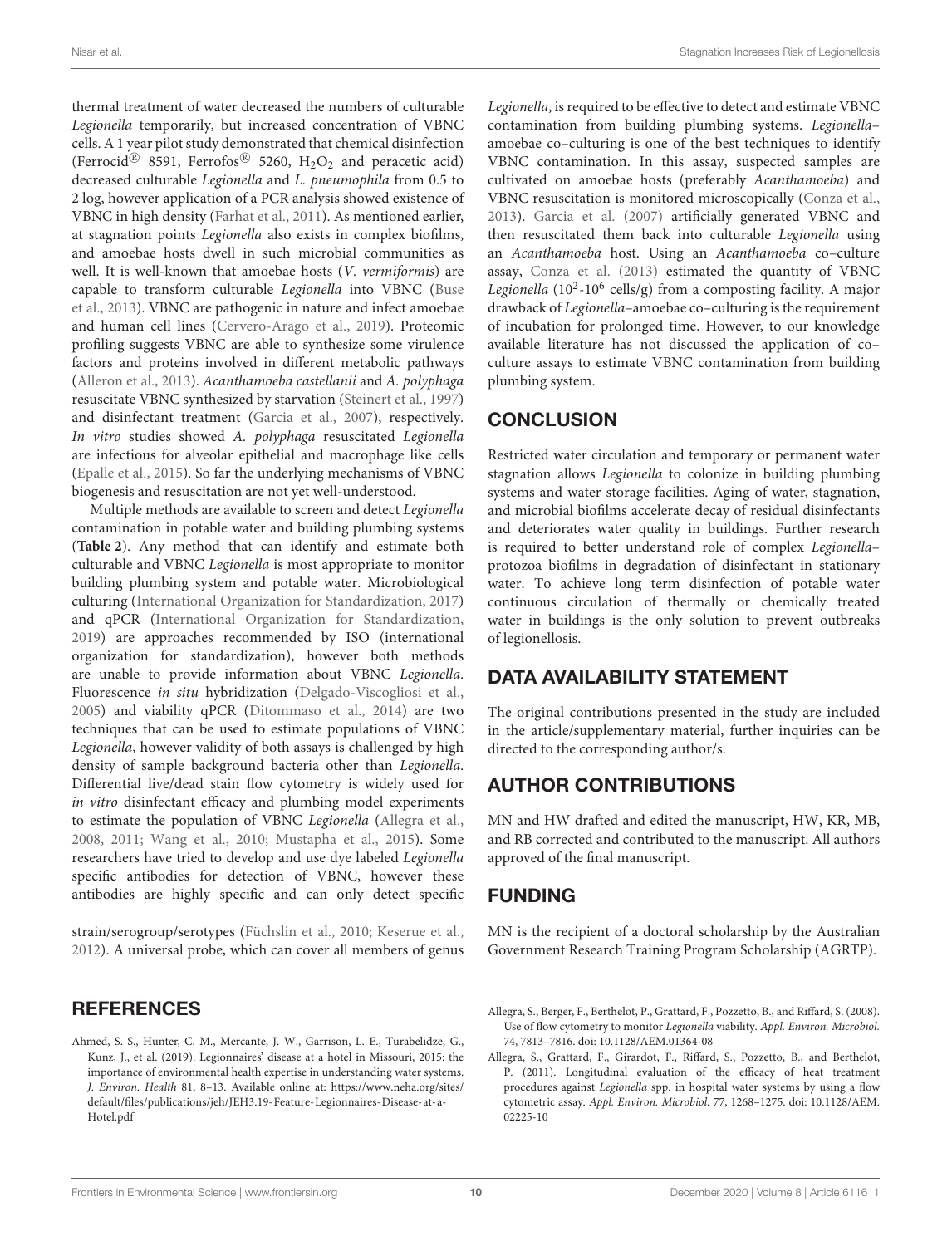- <span id="page-10-36"></span>Alleron, L., Khemiri, A., Koubar, M., Lacombe, C., Coquet, L., Cosette, P., et al. (2013). VBNC Legionella pneumophila cells are still able to produce virulence proteins. Water Res. 47, 6606–6617. doi: [10.1016/j.watres.2013.08.032](https://doi.org/10.1016/j.watres.2013.08.032)
- <span id="page-10-5"></span>Ashbolt, N. (2015). Environmental (saprozoic) pathogens of engineered water systems: understanding their ecology for risk assessment and management. Pathogens 4:390. doi: [10.3390/pathogens4020390](https://doi.org/10.3390/pathogens4020390)
- <span id="page-10-16"></span>Barbeau, B., Gauthier, V., Julienne, K., and Carriere, A. (2005). Dead-end flushing of a distribution system: short and long-term effects on water quality. J. Water Supply Res. Technol. Aqua 54, 371–383. doi: [10.2166/aqua.2005.0035](https://doi.org/10.2166/aqua.2005.0035)
- <span id="page-10-13"></span>Bartley, P. B., Ben Zakour, N. L., Stanton-Cook, M., Muguli, R., Prado, L., Garnys, V., et al. (2016). Hospital-wide eradication of a nosocomial Legionella pneumophila serogroup 1 outbreak. Clin. Infect. Dis. 62, 273–279. doi: [10.1093/cid/civ870](https://doi.org/10.1093/cid/civ870)
- <span id="page-10-1"></span>Bartram, J., Chartier, Y., Lee, J. V., Pond, K., and Surman-Lee, S. (2007). Legionella and the Prevention of Legionellosis. Geneva: World Health Organization.
- <span id="page-10-4"></span>Benedict, K. M., Reses, H., Vigar, M., Roth, D. M., Roberts, V. A., Mattioli, M., et al. (2017). Surveillance for waterborne disease outbreaks associated with drinking water–United States, 2013–2014. Morb. Mortal. Wkly. Rep. 66, 1216–1221. doi: [10.15585/mmwr.mm6644a3](https://doi.org/10.15585/mmwr.mm6644a3)
- <span id="page-10-0"></span>Berjeaud, J. M., Chevalier, S., Schlusselhuber, M., Portier, E., Loiseau, C., Aucher, W., et al. (2016). Legionella pneumophila: the paradox of a highly sensitive opportunistic waterborne pathogen able to persist in the environment. Front. Microbiol. 7:486. doi: [10.3389/fmicb.2016.00486](https://doi.org/10.3389/fmicb.2016.00486)
- <span id="page-10-12"></span>Biyela, P. T., Ryu, H., Brown, A., Alum, A., Abbaszadegan, M., and Rittmann, B. E. (2012). Distribution systems as reservoirs of Naegleria fowleri and other amoebae. J. Am. Water Works Assoc. 104, 49–50. doi: [10.5942/jawwa.2012.104.0007](https://doi.org/10.5942/jawwa.2012.104.0007)
- <span id="page-10-11"></span>Boppe, I., Bedard, E., Taillandier, C., Lecellier, D., Nantel-Gauvin, M. A., Villion, M., et al. (2016). Investigative approach to improve hot water system hydraulics through temperature monitoring to reduce building environmental quality hazard associated to Legionella. Build. Environ. 108, 230–239. doi: [10.1016/j.buildenv.2016.08.038](https://doi.org/10.1016/j.buildenv.2016.08.038)
- <span id="page-10-23"></span>Bridier, A., Briandet, R., Thomas, V., and Dubois-Brissonnet, F. (2011). Resistance of bacterial biofilms to disinfectants: a review. Biofouling 27, 1017–1032. doi: [10.1080/08927014.2011.626899](https://doi.org/10.1080/08927014.2011.626899)
- <span id="page-10-26"></span>Buse, H. Y., Donohue, M. J., and Ashbolt, N. J. (2013). Hartmannella vermiformis inhibition of Legionella pneumophila cultivability. Microb. Ecol. 66, 715–726. doi: [10.1007/s00248-013-0250-z](https://doi.org/10.1007/s00248-013-0250-z)
- <span id="page-10-19"></span>Cargill, K. L., Pyle, B. H., Sauer, R. L., and Mcfeters, G. A. (1992). Effects of culture conditions and biofilm formation on the iodine susceptibility of Legionella pneumophila. Can. J. Microbiol. 38, 423–429. doi: [10.1139/m92-071](https://doi.org/10.1139/m92-071)
- <span id="page-10-27"></span>Casini, B., Baggiani, A., Totaro, M., Mansi, A., Costa, A. L., Aquino, F., et al. (2018). Detection of viable but non-culturable Legionella in hospital water network following monochloramine disinfection. J. Hosp. Infect. 98, 46–52. doi: [10.1016/j.jhin.2017.09.006](https://doi.org/10.1016/j.jhin.2017.09.006)
- <span id="page-10-2"></span>Centers for Disease Control and Prevention (2020). National Outbreak Reporting System. Available online at:<https://wwwn.cdc.gov/norsdashboard/> (accessed April 17, 2020)
- <span id="page-10-35"></span>Cervero-Arago, S., Schrammel, B., Dietersdorfer, E., Sommer, R., Luck, C., Walochnik, J., et al. (2019). Viability and infectivity of viable but nonculturable Legionella pneumophila strains induced at high temperatures. Water Res. 158, 268–279. doi: [10.1016/j.watres.2019.04.009](https://doi.org/10.1016/j.watres.2019.04.009)
- <span id="page-10-20"></span>Cervero-Arago, S., Sommer, R., and Araujo, R. M. (2014). Effect of UV irradiation (253.7 nm) on free Legionella and Legionella associated with its amoebae hosts. Water Res. 67, 299–309. doi: [10.1016/j.watres.2014.09.023](https://doi.org/10.1016/j.watres.2014.09.023)
- <span id="page-10-7"></span>Ciesielski, C. A., Blaser, M. J., and Wang, W. L. (1984). Role of stagnation and obstruction of water flow in isolation of Legionella pneumophila from hospital plumbing. Appl. Environ. Microbiol. 48, 984–987. doi: [10.1128/AEM.48.5.984-987.1984](https://doi.org/10.1128/AEM.48.5.984-987.1984)
- <span id="page-10-17"></span>Clark, R., Lykins, B., Block, J., Wymer, L., and Reasoner, D. (1994). Water quality changes in a simulated distribution system. J. Water Supply Res. Technol. Aqua 43, 263–277.
- <span id="page-10-28"></span>Conza, L., Casati, S., and Gaia, V. (2013). Detection limits of Legionella pneumophila in environmental samples after co-culture with Acanthamoeba polyphaga. BMC Microbiol. 13:49. doi: [10.1186/1471-2180-13-49](https://doi.org/10.1186/1471-2180-13-49)
- <span id="page-10-18"></span>Cooper, I. R., and Hanlon, G. W. (2010). Resistance of Legionella pneumophila serotype 1 biofilms to chlorine-based disinfection. J. Hosp. Infect. 74, 152–159. doi: [10.1016/j.jhin.2009.07.005](https://doi.org/10.1016/j.jhin.2009.07.005)
- <span id="page-10-9"></span>Darelid, J., Lofgren, S., and Malmvall, B. E. (2002). Control of nosocomial Legionnaires' disease by keeping the circulating hot water temperature above 55 degrees C: experience from a 10-year surveillance programme in a district general hospital. J. Hosp. Infect. 50, 213–219. doi: [10.1053/jhin.2002.1185](https://doi.org/10.1053/jhin.2002.1185)
- <span id="page-10-30"></span>Declerck, P., Verelst, L., Duvivier, L., Van Damme, A., and Ollevier, F. (2003). A detection method for Legionella spp. in (cooling) water: fluorescent in situ hybridisation (FISH) on whole bacteria. Water Sci. Technol. 47, 143–146. doi: [10.2166/wst.2003.0184](https://doi.org/10.2166/wst.2003.0184)
- <span id="page-10-31"></span>Delgado-Viscogliosi, P., Simonart, T., Parent, V., Marchand, G., Dobbelaere, M., Pierlot, E., et al. (2005). Rapid method for enumeration of viable Legionella pneumophila and other Legionella spp. in water. Appl. Environ. Microbiol. 71, 4086–4096. doi: [10.1128/AEM.71.7.4086-4096.2005](https://doi.org/10.1128/AEM.71.7.4086-4096.2005)
- <span id="page-10-32"></span>Delgado-Viscogliosi, P., Solignac, L., and Delattre, J. M. (2009). Viability PCR, a culture-independent method for rapid and selective quantification of viable Legionella pneumophila cells in environmental water samples. Appl. Environ. Microbiol. 75, 3502–3512. doi: [10.1128/AEM.02878-08](https://doi.org/10.1128/AEM.02878-08)
- <span id="page-10-33"></span>Ditommaso, S., Ricciardi, E., Giacomuzzi, M., Rivera, S. R. A., Ceccarelli, A., and Zotti, C. M. (2014). Overestimation of the Legionella spp. load in environmental samples by quantitative real-time PCR: pretreatment with propidium monoazide as a tool for the assessment of an association between Legionella concentration and sanitary risk. Diagn. Microbiol. Infect. Dis. 80, 260–266. doi: [10.1016/j.diagmicrobio.2014.09.010](https://doi.org/10.1016/j.diagmicrobio.2014.09.010)
- <span id="page-10-34"></span>Ditommaso, S., Ricciardi, E., Giacomuzzi, M., Rivera, S. R. A., and Zotti, C. M. (2015). Legionella in water samples: how can you interpret the results obtained by quantitative PCR? Mol. Cell Probes 29, 7–12. doi: [10.1016/j.mcp.2014.09.002](https://doi.org/10.1016/j.mcp.2014.09.002)
- <span id="page-10-21"></span>Dobrowsky, P. H., Khan, S., Cloete, T. E., and Khan, W. (2016). Molecular detection of Acanthamoeba spp., Naegleria fowleri, and Vermamoeba (Hartmannella) vermiformis as vectors for Legionella spp. in untreated and solar pasteurized harvested rainwater. Parasit Vectors 9:539. doi: [10.1186/s13071-016-1829-2](https://doi.org/10.1186/s13071-016-1829-2)
- <span id="page-10-22"></span>Donlan, R. M., Forster, T., Murga, R., Brown, E., Lucas, C., Carpenter, J., et al. (2005). Legionella pneumophila associated with the protozoan Hartmannella vermiformis in a model multi-species biofilm has reduced susceptibility to disinfectants. Biofouling 21, 1–7. doi: [10.1080/08927010500044286](https://doi.org/10.1080/08927010500044286)
- <span id="page-10-6"></span>Dupuy, M., Mazoua, S., Berne, F., Bodet, C., Garrec, N., Herbelin, P., et al. (2011). Efficiency of water disinfectants against Legionella pneumophila and Acanthamoeba. Water Res. 45, 1087–1094. doi: [10.1016/j.watres.2010.10.025](https://doi.org/10.1016/j.watres.2010.10.025)
- <span id="page-10-10"></span>Edagawa, A., Kimura, A., Doi, H., Tanaka, H., Tomioka, K., Sakabe, K., et al. (2008). Detection of culturable and nonculturable Legionella species from hot water systems of public buildings in Japan. J. Appl. Microbiol. 105, 2104–2114. doi: [10.1111/j.1365-2672.2008.03932.x](https://doi.org/10.1111/j.1365-2672.2008.03932.x)
- <span id="page-10-25"></span>Environmental Protection Agency (1989). Handbook of Methods for Acid Deposition Studies Field Operations for Surface Water Chemistry (EPA/600/4- 89/020). Washington, DC: US Environmental Protection Agency, Office of Research and Development.
- <span id="page-10-15"></span>Environmental Protection Agency (2016a). Six-Year Review 3 Technical Support Document for Microbial Contaminant Regulations. Available online at: [https://](https://www.epa.gov/sites/production/files/2016-12/documents/810r16010.pdf) [www.epa.gov/sites/production/files/2016-12/documents/810r16010.pdf](https://www.epa.gov/sites/production/files/2016-12/documents/810r16010.pdf) (accessed April 21, 2020)
- <span id="page-10-14"></span>Environmental Protection Agency (2016b). Technologies for Legionella Control in Premise Plumbing Systems: Scientific Literature Review. Available online at: [https://www.epa.gov/sites/production/files/2016-09/documents/legionella\\_](https://www.epa.gov/sites/production/files/2016-09/documents/legionella_document_master_september_2016_final.pdf) [document\\_master\\_september\\_2016\\_final.pdf](https://www.epa.gov/sites/production/files/2016-09/documents/legionella_document_master_september_2016_final.pdf) (accessed April 21, 2020)
- <span id="page-10-29"></span>Epalle, T., Girardot, F., Allegra, S., Maurice-Blanc, C., Garraud, O., and Riffard, S. (2015). Viable but not culturable forms of Legionella pneumophila generated after heat shock treatment are infectious for macrophage-like and alveolar epithelial cells after resuscitation on Acanthamoeba polyphaga. Microb. Ecol. 69, 215–224. doi: [10.1007/s00248-014-0470-x](https://doi.org/10.1007/s00248-014-0470-x)
- <span id="page-10-3"></span>European Centre for Disease Prevention and Control (2019). Surveillance Report: Legionnaires' Disease Annual Epidemiological Report for 2017. Stockholm: European Centre for Disease Prevention and Control.
- <span id="page-10-8"></span>Ezzeddine, H., Van Ossel, C., Delmee, M., and Wauters, G. (1989). Legionella spp. in a hospital hot water system: effect of control measures. J. Hosp. Infect. 13, 121–131. doi: [10.1016/0195-6701\(89\)90018-2](https://doi.org/10.1016/0195-6701(89)90018-2)
- <span id="page-10-24"></span>Farhat, M., Moletta-Denat, M., Frere, J., Onillon, S., Trouilhe, M. C., and Robine, E. (2012). Effects of disinfection on Legionella spp., eukarya, and biofilms in a hot water system. Appl. Environ. Microbiol. 78, 6850–6858. doi: [10.1128/AEM.00831-12](https://doi.org/10.1128/AEM.00831-12)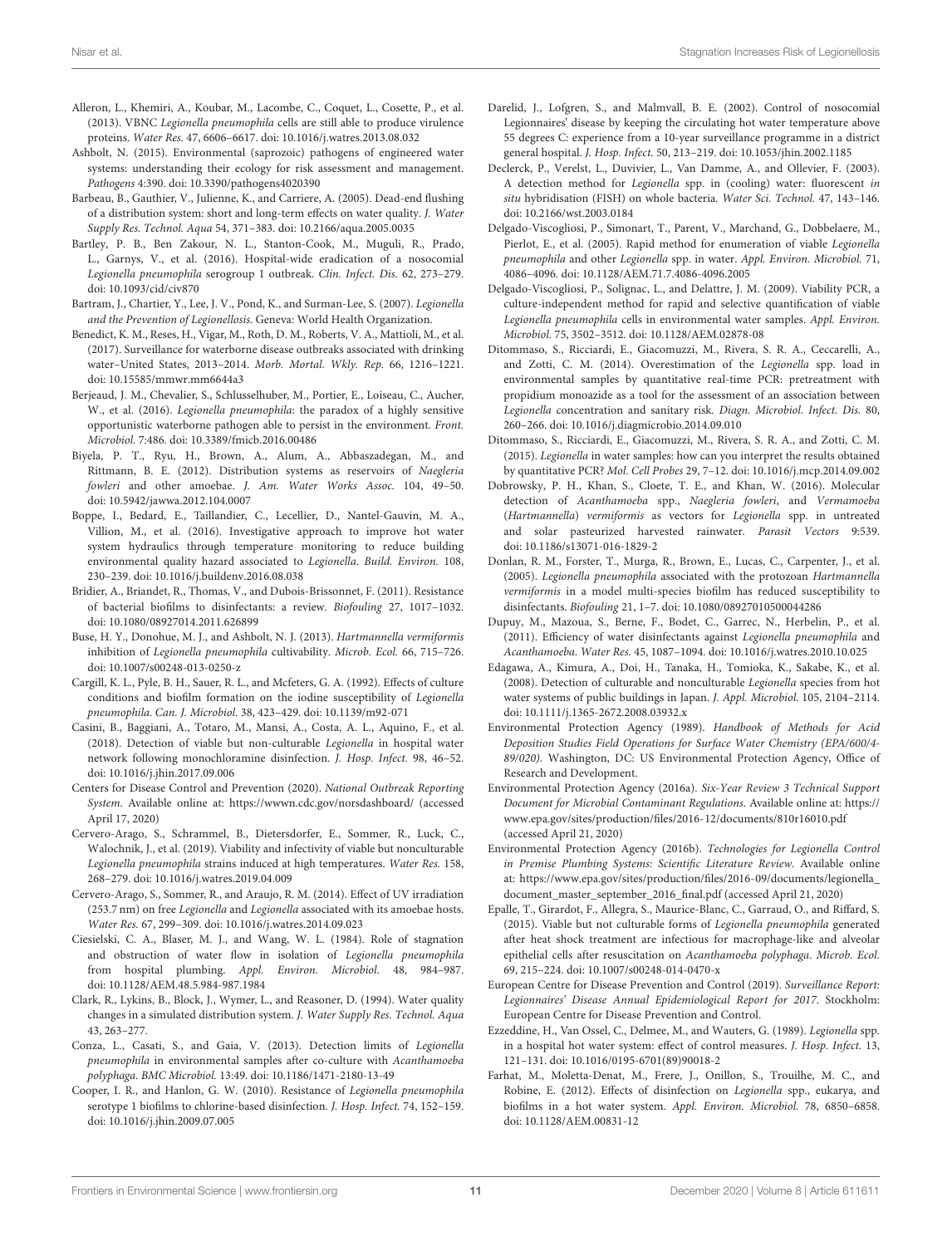- <span id="page-11-9"></span>Farhat, M., Trouilhe, M. C., Briand, E., Moletta-Denat, M., Robine, E., and Frere, J. (2010). Development of a pilot-scale 1 for Legionella elimination in biofilm in hot water network: heat shock treatment evaluation. J. Appl. Microbiol. 108, 1073–1082. doi: [10.1111/j.1365-2672.2009.04541.x](https://doi.org/10.1111/j.1365-2672.2009.04541.x)
- <span id="page-11-38"></span>Farhat, M., Trouilhé, M. C., Forêt, C., Hater, W., Moletta-Denat, M., Robine, E., et al. (2011). Chemical disinfection of Legionella in hot water systems biofilm: a pilot-scale 1 study. Water Sci. Technol. [64, 708–714. doi: 10.2166/wst.20](https://doi.org/10.2166/wst.2011.696) 11.696
- <span id="page-11-0"></span>Fields, B. S., Benson, R. F., and Besser, R. E. (2002). Legionella and Legionnaires' disease: 25 years of investigation. Clin. Microbiol. Rev. 15, 506–526. doi: [10.1128/CMR.15.3.506-526.2002](https://doi.org/10.1128/CMR.15.3.506-526.2002)
- <span id="page-11-1"></span>Fitzhenry, R., Weiss, D., Cimini, D., Balter, S., Boyd, C., Alleyne, L., et al. (2017). Legionnaires' disease outbreaks and cooling towers, New York city, New York, USA. Emerg. Infect. Dis. 23, 1769–1776. doi: [10.3201/eid2311.161584](https://doi.org/10.3201/eid2311.161584)
- <span id="page-11-23"></span>Flemming, H.-C., Percival, S., and Walker, J. (2002). Contamination potential of biofilms in water distribution systems. Water Sci. Technol. Water Supply 2, 271–280. doi: [10.2166/ws.2002.0032](https://doi.org/10.2166/ws.2002.0032)
- <span id="page-11-28"></span>Fliermans, C., Cherry, W., Orrison, L., Smith, S., Tison, D., and Pope, D. (1981). Ecological distribution of Legionella pneumophila. Appl. Environ. Microbiol. 41, 9–16. doi: [10.1128/AEM.41.1.9-16.1981](https://doi.org/10.1128/AEM.41.1.9-16.1981)
- <span id="page-11-35"></span>Füchslin, H. P., Kötzsch, S., Keserue, H. A., and Egli, T. (2010). Rapid and quantitative detection of Legionella pneumophila applying immunomagnetic separation and flow cytometry. Cytometry A 77, 264–274. doi: [10.1002/cyto.a.20858](https://doi.org/10.1002/cyto.a.20858)
- <span id="page-11-29"></span>Fux, C. A., Costerton, J. W., Stewart, P. S., and Stoodley, P. (2005). Survival strategies of infectious biofilms. Trends Microbiol. 13, 34–40. doi: [10.1016/j.tim.2004.11.010](https://doi.org/10.1016/j.tim.2004.11.010)
- <span id="page-11-21"></span>Galvin, R. (2011). Eliminate dead end water. Opflow 37, 20–21. doi: [10.1002/j.1551-8701.2011.tb03112.x](https://doi.org/10.1002/j.1551-8701.2011.tb03112.x)
- <span id="page-11-33"></span>Garcia, M. T., Jones, S., Pelaz, C., Millar, R. D., and Abu Kwaik, Y. (2007). Acanthamoeba polyphaga resuscitates viable non-culturable Legionella pneumophila after disinfection. Environ. Microbiol. 9, 1267–1277. doi: [10.1111/j.1462-2920.2007.01245.x](https://doi.org/10.1111/j.1462-2920.2007.01245.x)
- <span id="page-11-16"></span>Garrison, L. E., Kunz, J. M., Cooley, L. A., Moore, M. R., Lucas, C., Schrag, S., et al. (2016). Vital signs: deficiencies in environmental control identified in outbreaks of Legionnaires' disease–North America, 2000–2014. Am. J. Transplant. 16, 3049–3058. doi: [10.1111/ajt.14024](https://doi.org/10.1111/ajt.14024)
- <span id="page-11-10"></span>Gauthier, V., Gerard, B., Portal, J. M., Block, J. C., and Gatel, D. (1999). Organic matter as loose deposits in a drinking water distribution system. Water Res. 33, 1014–1026. doi: [10.1016/S0043-1354\(98\)00300-5](https://doi.org/10.1016/S0043-1354(98)00300-5)
- <span id="page-11-5"></span>Gavalda, L., Garcia-Nunez, M., Quero, S., Gutierrez-Milla, C., and Sabria, M. (2019). Role of hot water temperature and water system use on Legionella control in a tertiary hospital: an 8-year longitudinal study. Water Res. 149, 460–466. doi: [10.1016/j.watres.2018.11.032](https://doi.org/10.1016/j.watres.2018.11.032)
- <span id="page-11-6"></span>Girolamini, L., Dormi, A., Pellati, T., Somaroli, P., Montanari, D., Costa, A., et al. (2019). Advances in Legionella control by a new formulation of hydrogen peroxide and silver salts in a hospital hot water network. Pathogens 8:209. doi: [10.3390/pathogens8040209](https://doi.org/10.3390/pathogens8040209)
- <span id="page-11-20"></span>Goyal, R. V., and Patel, H. M. (2015). Analysis of residual chlorine in simple drinking water distribution system with intermittent water supply. Appl. Water Sci. 5, 311–319. doi: [10.1007/s13201-014-0193-7](https://doi.org/10.1007/s13201-014-0193-7)
- <span id="page-11-24"></span>Huang, C., Shen, Y., Smith, R. L., Dong, S., and Nguyen, T. H. (2020). Effect of disinfectant residuals on infection risks from Legionella pneumophila released by biofilms grown under simulated premise plumbing conditions. Environ. Int. 137:105561. doi: [10.1016/j.envint.2020.105561](https://doi.org/10.1016/j.envint.2020.105561)
- <span id="page-11-32"></span>International Organization for Standardization (2017). ISO11731:2017-05 Water quality–Enumeration of Legionella. Geneva: ISO.
- <span id="page-11-37"></span>International Organization for Standardization (2019). ISO/TS12869:2019 Water Quality–Detection and Quantification of Legionella spp. and/or Legionella pneumophila by Concentration and Genic Amplification by Quantitative Polymerase Chain Reaction (qPCR). Geneva: ISO.
- <span id="page-11-36"></span>Keserue, H. A., Baumgartner, A., Felleisen, R., and Egli, T. (2012). Rapid detection of total and viable Legionella pneumophila in tap water by immunomagnetic separation, double fluorescent staining, and flow cytometry. Microb. Biotechnol. 5, 753–763. doi: [10.1111/j.1751-7915.2012.00366.x](https://doi.org/10.1111/j.1751-7915.2012.00366.x)
- <span id="page-11-25"></span>Kilvington, S., and Price, J. (1990). Survival of Legionella pneumophila within cysts of Acanthamoeba polyphaga following chlorine exposure. J. Appl. Bacteriol. 68, 519–525. doi: [10.1111/j.1365-2672.1990.tb02904.x](https://doi.org/10.1111/j.1365-2672.1990.tb02904.x)
- <span id="page-11-18"></span>Kim, B. R., Anderson, J. E., Mueller, S. A., Gaines, W. A., and Kendall, A. M. (2002). Literature review–efficacy of various disinfectants against Legionella in water systems. Water Res. 36, 4433–4444. doi: [10.1016/S0043-1354\(02\)00188-4](https://doi.org/10.1016/S0043-1354(02)00188-4)
- <span id="page-11-34"></span>Kirschner, A. K., Rameder, A., Schrammel, B., Indra, A., Farnleitner, A. H., and Sommer, R. (2012). Development of a new CARD-FISH protocol for quantification of Legionella pneumophila and its application in two hospital cooling towers. J. Appl. Microbiol. 112, 1244–1256. doi: [10.1111/j.1365-2672.2012.05289.x](https://doi.org/10.1111/j.1365-2672.2012.05289.x)
- <span id="page-11-14"></span>Lautenschlager, K., Boon, N., Wang, Y., Egli, T., and Hammes, F. (2010). Overnight stagnation of drinking water in household taps induces microbial growth and changes in community composition. Water Res. 44, 4868–4877. doi: [10.1016/j.watres.2010.07.032](https://doi.org/10.1016/j.watres.2010.07.032)
- <span id="page-11-31"></span>Li, L., Mendis, N., Trigui, H., Oliver, J. D., and Faucher, S. P. (2014). The importance of the viable but non-culturable state in human bacterial pathogens. Front. Microbiol. 5:258. doi: [10.3389/fmicb.2014.00258](https://doi.org/10.3389/fmicb.2014.00258)
- <span id="page-11-3"></span>Ling, F., Whitaker, R., Lechevallier, M. W., and Liu, W. T. (2018). Drinking water microbiome assembly induced by water stagnation. ISME J. 12, 1520–1531. doi: [10.1038/s41396-018-0101-5](https://doi.org/10.1038/s41396-018-0101-5)
- <span id="page-11-15"></span>Lipphaus, P., Hammes, F., Kotzsch, S., Green, J., Gillespie, S., and Nocker, A. (2014). Microbiological tap water profile of a medium-sized building and effect of water stagnation. Environ. Technol. 35, 620–628. doi: [10.1080/09593330.2013.839748](https://doi.org/10.1080/09593330.2013.839748)
- <span id="page-11-8"></span>Liu, Z., Lin, Y. E., Stout, J. E., Hwang, C. C., Vidic, R. D., and Yu, V. L. (2006). Effect of flow regimes on the presence of Legionella within the biofilm of a model plumbing system. J. Appl. Microbiol. 101, 437–442. doi: [10.1111/j.1365-2672.2006.02970.x](https://doi.org/10.1111/j.1365-2672.2006.02970.x)
- <span id="page-11-7"></span>Loret, J. F., Robert, S., Thomas, V., Cooper, A. J., Mccoy, W. F., and Levi, Y. (2005). Comparison of disinfectants for biofilm, protozoa, and Legionella control. J. Water Health 3, 423–433. doi: [10.2166/wh.2005.047](https://doi.org/10.2166/wh.2005.047)
- <span id="page-11-12"></span>Manuel, C., Nunes, O., and Melo, L. (2009). Unsteady state flow and stagnation in distribution systems affect the biological stability of drinking water. Biofouling 26, 129–139. doi: [10.1080/08927010903383448](https://doi.org/10.1080/08927010903383448)
- <span id="page-11-30"></span>Mustapha, P., Epalle, T., Allegra, S., Girardot, F., Garraud, O., and Riffard, S. (2015). Monitoring of Legionella pneumophila viability after chlorine dioxide treatment using flow cytometry. Res. Microbiol. 166, 215–219. doi: [10.1016/j.resmic.2015.01.004](https://doi.org/10.1016/j.resmic.2015.01.004)
- <span id="page-11-2"></span>National Academies of Sciences Engineering and Medicine (2019). "Strategies for Legionella control and their application in building water systems," in Committee on Management of Legionella in Water Systems, eds J. B. Rose (Washington, DC: National Academies Press), 165–232.
- <span id="page-11-26"></span>Ndiongue, S., Huck, P., and Slawson, R. (2005). Effects of temperature and biodegradable organic matter on control of biofilms by free chlorine in a model drinking water distribution system. Water Res. 39, 953–964. doi: [10.1016/j.watres.2004.12.019](https://doi.org/10.1016/j.watres.2004.12.019)
- <span id="page-11-22"></span>Orsi, G. B., Vitali, M., Marinelli, L., Ciorba, V., Tufi, D., Del Cimmuto, A., et al. (2014). Legionella control in the water system of antiquated hospital buildings by shock and continuous hyperchlorination: 5 years experience. BMC Infect. Dis. 14:394. doi: [10.1186/1471-2334-14-394](https://doi.org/10.1186/1471-2334-14-394)
- <span id="page-11-27"></span>Paszko-Kolva, C., Shahamat, M., and Colwell, R. R. (1992). Long-term survival of Legionella pneumophila serogroup 1 under low-nutrient conditions and associated morphological changes. FEMS Microbio. Ecol. 11, 45–55. doi: [10.1111/j.1574-6968.1992.tb05794.x](https://doi.org/10.1111/j.1574-6968.1992.tb05794.x)
- <span id="page-11-19"></span>Patrick, A. S., Roland, A., Chris, A., and Samuel, B. D. (2012). Nutrient-induced growth of coliform and HPC bacteria in drinking-water pipes. J. Environ. Prot. 3, 508–517. doi: [10.4236/jep.2012.36061](https://doi.org/10.4236/jep.2012.36061)
- <span id="page-11-4"></span>Patterson, W. J., Seal, D. V., Curran, E., Sinclair, T. M., and Mcluckie, J. C. (1994). Fatal nosocomial Legionnaires' disease: relevance of contamination of hospital water supply by temperature-dependent buoyancy-driven flow from spur pipes. Epidemiol. Infect. 112, 513–525. doi: [10.1017/S0950268800051219](https://doi.org/10.1017/S0950268800051219)
- <span id="page-11-13"></span>Pepper, I. L., Rusin, P., Quintanar, D. R., Haney, C., Josephson, K. L., and Gerba, C. P. (2004). Tracking the concentration of heterotrophic plate count bacteria from the source to the consumer's tap. Int. J. Food Microbiol. 92, 289–295. doi: [10.1016/j.ijfoodmicro.2003.08.021](https://doi.org/10.1016/j.ijfoodmicro.2003.08.021)
- <span id="page-11-11"></span>Peter, A., and Routledge, E. (2018). Present-day monitoring underestimates the risk of exposure to pathogenic bacteria from cold water storage tanks. PLoS ONE 13:e0195635. doi: [10.1371/journal.pone.0195635](https://doi.org/10.1371/journal.pone.0195635)
- <span id="page-11-17"></span>Pontius, F. W. (ed.). (1990). "Water quality and treatment: a handbook of community water supplies, American water works association," in Water